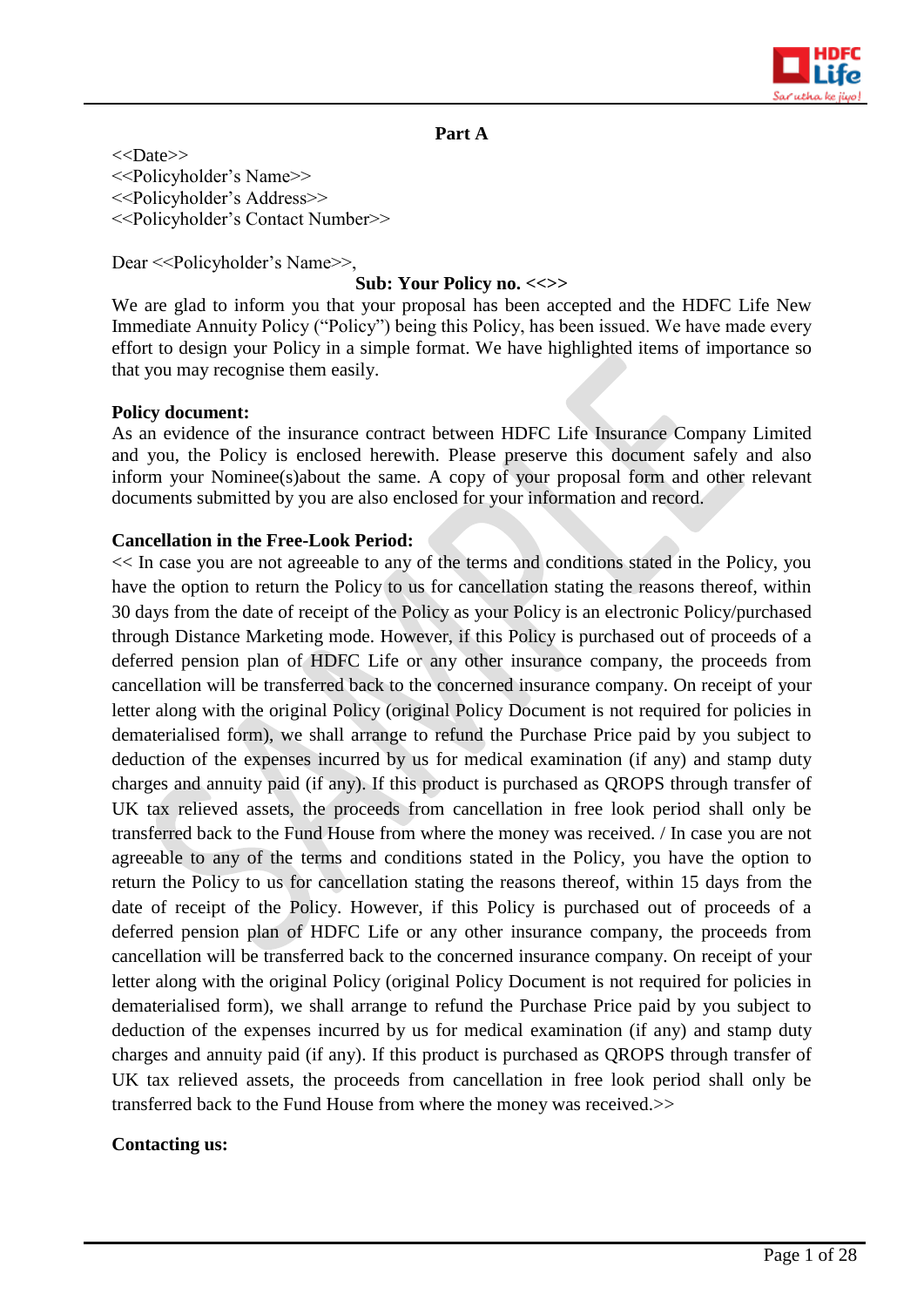

The address for correspondence is specified below. To enable us to serve you better, you are requested to quote your Policy number in all future correspondence. In case you are keen to know more about our products and services, we would request you to talk to our authorized representatives or Certified Financial Consultant (Insurance Agent) who has advised you while taking this Policy. The details of your Certified Financial Consultant including contact details are listed below.

To contact us in case of any grievance, please refer to Part G. In case you are not satisfied with our response, you can also approach the Insurance Ombudsman in your region.

Thanking you for choosing HDFC Life Insurance Company Limited and looking forward to serving you in the years ahead,

Yours sincerely,

<< Designation of the Authorised Signatory >>

Branch Address: <<Br/>Shanch Address>>

Agency/Intermediary Code: <<Agency/Intermediary Code>>

Agency/Intermediary Name: <<Agency/Intermediary Name>>

Agency/Intermediary Telephone Number: <<Agency/Intermediary mobile & landline number>>

Agency/Intermediary Contact Details: <<Agency/Intermediary address>>

Address for Correspondence: HDFC Life Insurance Company Limited, 11<sup>th</sup> Floor Lodha Excelus, Apollo Mills Compound, N.M. Joshi Marg, Mahalaxmi, Mumbai-400011.

Registered Office: Lodha Excelus, 13<sup>th</sup> Floor, Apollo Mills Compound, N. M. Joshi Marg, Mahalaxmi, Mumbai - 400 011.

Call1860-267-9999(local charges apply).DO NOT prefix any country code e.g. +91or00.Available all days

From 9 am to 9 pm |Email – [service@hdfclife.com](mailto:service@hdfclife.com) | [NRIservice@hdfclife.com](mailto:NRIservice@hdfclife.com) (For NRI customers only) Visit– [www.hdfclife.com.](http://www.hdfclife.com/) CIN: L65110MH2000PLC128245.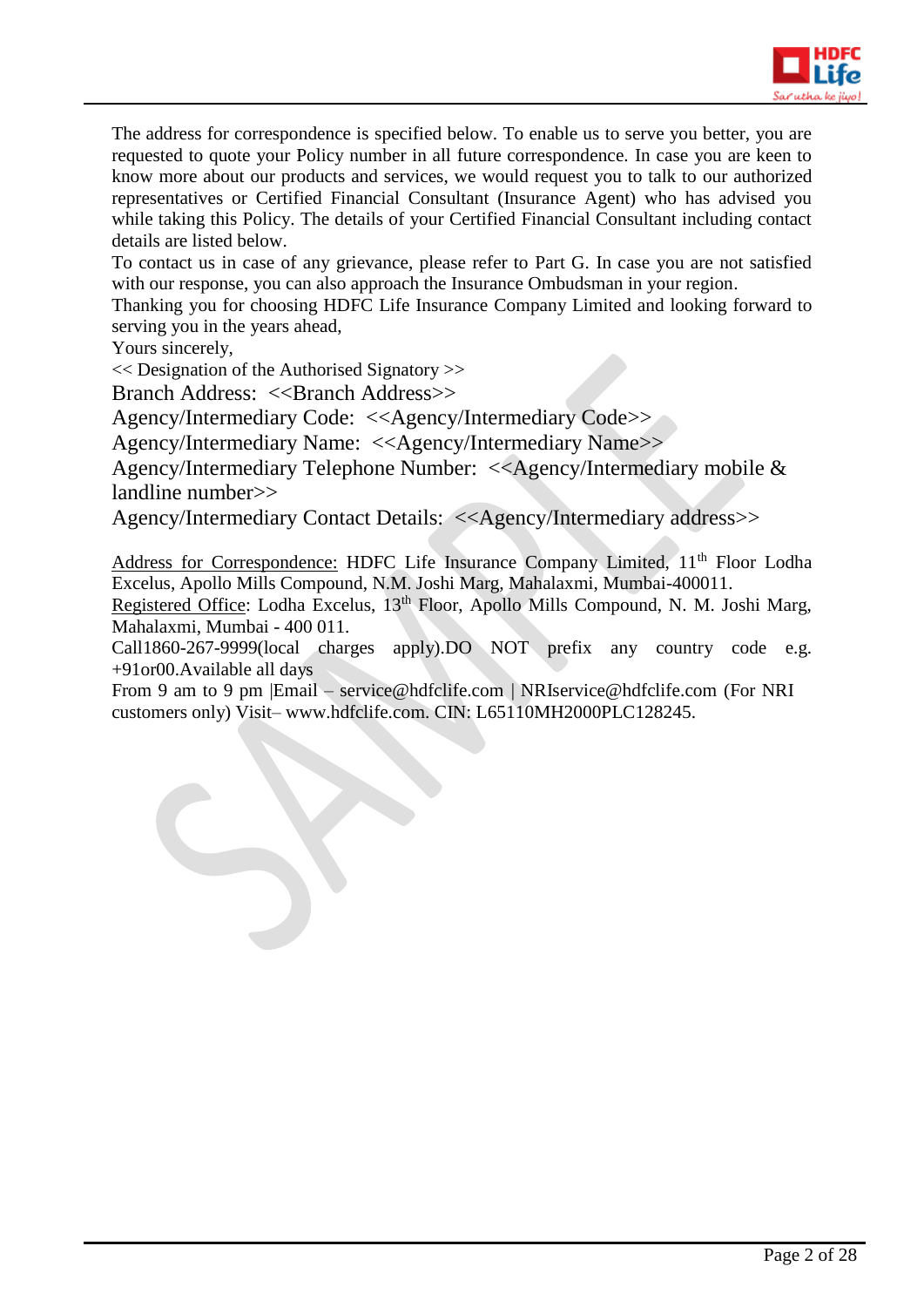

# **POLICY DOCUMENT- HDFC Life New Immediate Annuity**

# **Unique Identification Number: UIN- 101N084V23**

Your Policy is a single premium non-participating and non-linked annuity policy. This document is the evidence of a contract between HDFC Life Insurance Company Limited and the Annuitant as described in the Policy Schedule given below. This Policy is based on the Proposal made by the within named Annuitant and submitted to the Company along with the required documents, declarations, statements, and other information received by the Company from the Annuitant or on behalf of the Annuitant. This Policy is effective upon receipt and realisation, by the Company, of the consideration payable as Premium/Purchase Price under the Policy. This Policy is written under and will be governed by the applicable laws in force in India and all Premium/Purchase Price and Benefits are expressed and payable in Indian Rupees.

# **POLICY SCHEDULE**  Policy number: <<>>

**Policyholder Details**

**Client ID: <<>>**

| <b>Name</b>                                                      |                                              | $\ll >>$                                     |                                         |  |
|------------------------------------------------------------------|----------------------------------------------|----------------------------------------------|-----------------------------------------|--|
| <b>Address</b>                                                   |                                              | <<>>                                         |                                         |  |
| <b>Annuitant Details</b>                                         |                                              |                                              |                                         |  |
| <b>Annuitant Informati Annuitant/Primary Annuitant</b>           |                                              | <b>Secondary Annuitant</b>                   |                                         |  |
| <b>Name</b>                                                      | $\text{}\text{}\text{}\text{}\text{}\text{}$ |                                              | $\iff$                                  |  |
| <b>Date of Birth</b>                                             | << dd/mm/yyyy >>                             |                                              | << dd/mm/yyyy >>                        |  |
| Age on the Date of R<br>Commencement                             | $\langle \langle \rangle \rangle$ years      |                                              | $\langle \langle \rangle \rangle$ years |  |
| <b>Age Admitted</b>                                              | $<<$ Yes/No>>                                |                                              | $<<$ Yes/No>>                           |  |
| <b>Policy Details</b>                                            |                                              |                                              |                                         |  |
| <b>Date of Commencement of Policy</b>                            |                                              | < <date>&gt;</date>                          |                                         |  |
| <b>Date of Risk Commencement</b>                                 |                                              | $<<$ RCD $>>$                                |                                         |  |
| <b>Date of Issue/Inception of Policy</b>                         |                                              | $<<$ Issue Date>>                            |                                         |  |
| <b>Premium/Purchase Price Payment</b><br><b>Date</b>             |                                              | < <dd month="">&gt;</dd>                     |                                         |  |
| <b>Plan Option</b>                                               |                                              | $\iff$                                       |                                         |  |
| <b>Benefits payable on Death</b>                                 |                                              | $Rs. \ll\gg$                                 |                                         |  |
| Benefits payable on diagnosis of<br><b>Critical Illness</b>      |                                              | Rs. <<>>/< <not applicable="">&gt;</not>     |                                         |  |
| <b>Guarantee Period</b>                                          |                                              | <<>>/< <not applicable="">&gt;</not>         |                                         |  |
| <b>Premium/Purchase Price Paid</b>                               |                                              | $Rs. \ll\gg\gg$                              |                                         |  |
| <b>Frequency of Annuity Payment</b>                              |                                              | << Annual/Half-yearly/ Quarterly/ Monthly >> |                                         |  |
| <b>Annuity Amount per Frequency of</b><br><b>Annuity Payment</b> |                                              | $Rs. < \Leftrightarrow$                      |                                         |  |
| <b>Riders</b>                                                    |                                              |                                              |                                         |  |
| <b>Rider Name</b>                                                |                                              | $\ll >>$                                     |                                         |  |
| <b>Rider Term</b>                                                |                                              | $\langle \langle \rangle \rangle$ years      |                                         |  |
| <b>Rider Sum Assured</b>                                         |                                              | $Rs. \ll\gg$                                 |                                         |  |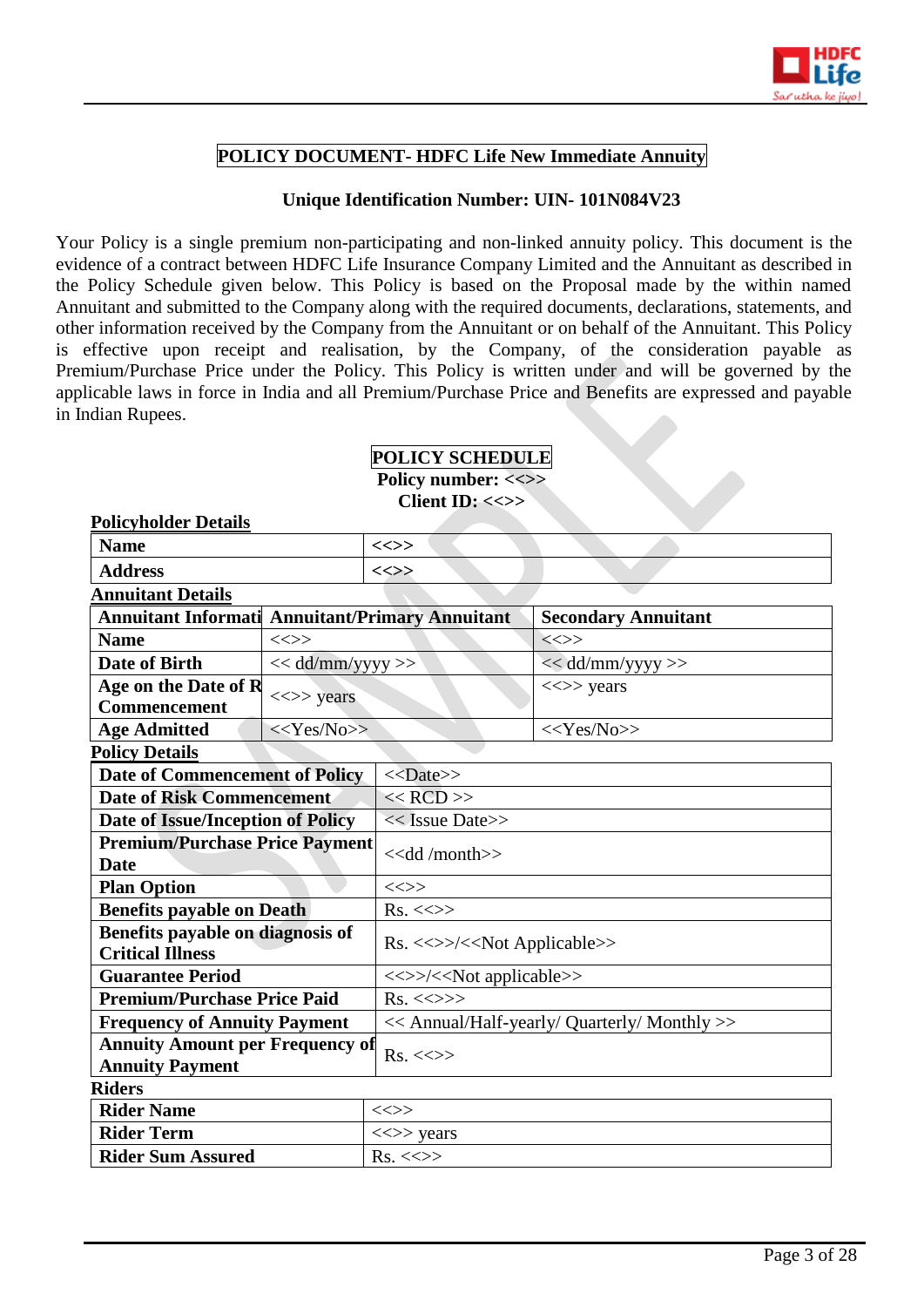

The Premium/Purchase Price amount is excluding any tax and levies as applicable leviable on the Premium/Purchase Price. Amount of tax and levies will be charged at actuals as per prevalent rate.

|                                                                         | <b>NOMINATION SCHEDULE</b>              |                                         |
|-------------------------------------------------------------------------|-----------------------------------------|-----------------------------------------|
| <b>Nominee's Name</b>                                                   | $<<$ Nominee-1 $>>$                     | $<<$ Nominee-2 $>>$                     |
| <b>Nominee's Relationship with</b><br>the Life Assured                  | $\ll >>$                                | $\ll >>$                                |
| Date of Birth of Nominee                                                | $<<$ dd/mm/yyyy >>                      | $<<$ dd/mm/yyyy >>                      |
| Nominee's Age                                                           | $\langle \langle \rangle \rangle$ years | $\langle \langle \rangle \rangle$ years |
| <b>Nomination Percentage</b>                                            | $<<>>\%$                                | $<<>>\%$                                |
| <b>Nominee's Address</b>                                                | $\ll >>$                                | $\ll >>$                                |
| <b>Appointee's Name</b><br>(Applicable where the Nominee<br>is a minor) | <<>>                                    |                                         |
| Date of Birth of Appointee                                              | $<<$ dd/mm/yyyy >>                      |                                         |
| <b>Appointee's Address</b>                                              | $\ll >>$                                |                                         |

Signed at Mumbai on  $\ll\gg$ 

For HDFC Life Insurance Company Limited

Authorised Signatory

Note: Kindly note that name of the Company has changed from "HDFC Standard Life Insurance Company Limited" to "HDFC Life Insurance Company Limited"

In case you notice any mistake, you may return the Policy document to us for necessary correction.

# **SPACE FOR ENDORSEMENTS**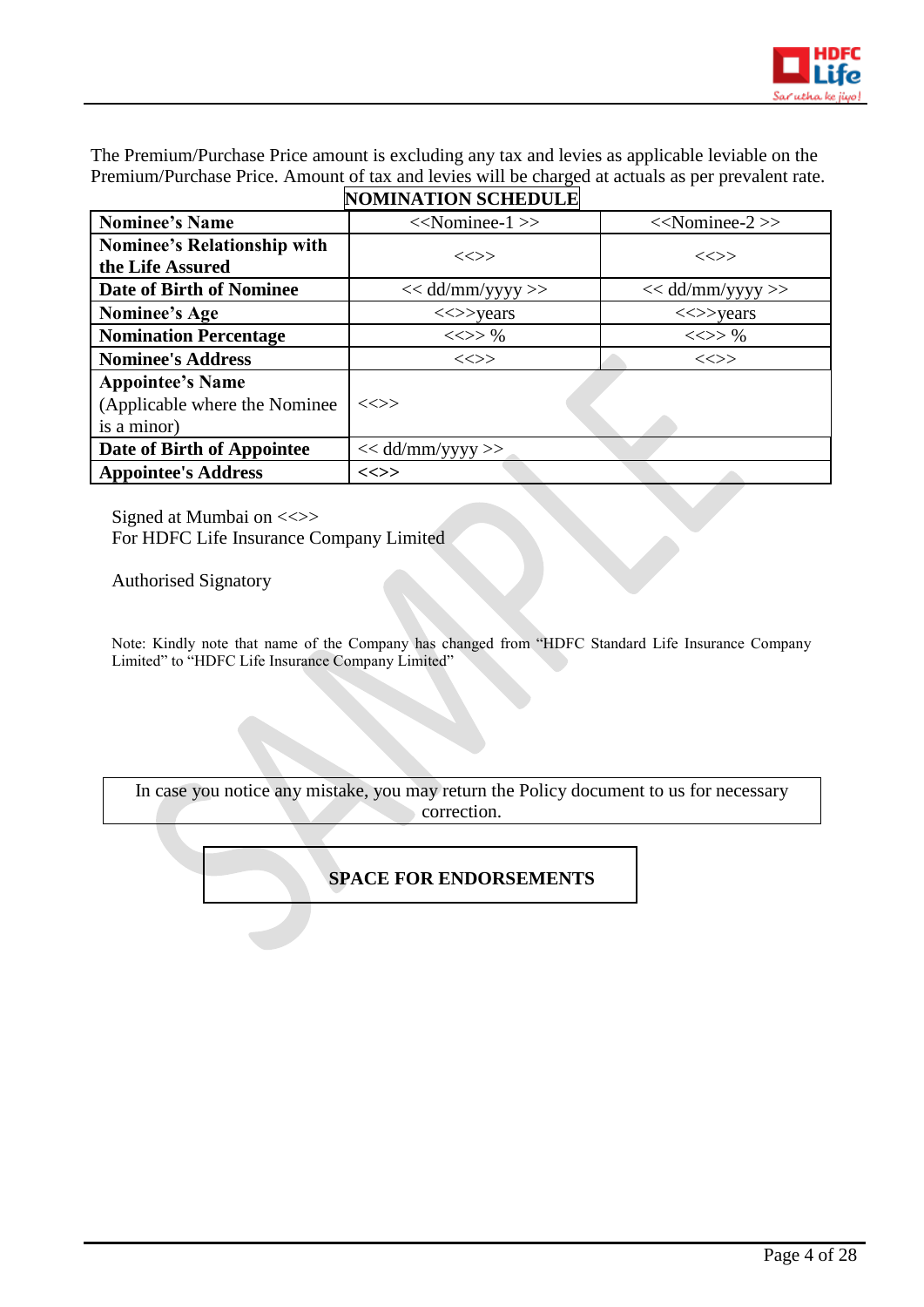

# **Part B (Definitions)**

Definitions in alphabetical order

- 1) *Annuitant –* means the person who is entitled to receive the annuity benefits and on whose life the contingent events have to occur for the Benefits to be payable as stated in the Policy Schedule.
- 2) *Appointee –* means the person named by you and registered with us in accordance with the Nomination Schedule, who is authorised to receive the Death Benefit under this Policy on the death of the Annuitant while the Nominee is a minor;
- *3)* Authority/ IRDAI means Insurance Regulatory and Development Authority of India;
- *4) Company, company, Insurer, Us, us, We, we, Our, our means or refers to HDFC* Life Insurance Company Limited.
- *5) Date of Risk Commencement –* means the date, as stated in the Policy Schedule, on which the insurance coverage under this Policy commences;
- *6) Guarantee Period*  means the period, as stated in the Policy Schedule, which is chosen by you at the time of Policy inception, for which the annuity is guaranteed to be payable to the Annuitant or his/her Nominee upon the Annuitant's death.
- 7) *Nominee(s) –* means the person(s) named by you and registered with us in accordance with the Nomination Schedule, who is authorised to receive the Death Benefit under this Policy, on the death of the Annuitant;
- 8) *Medical Practitioner*  means a person who holds a valid registration from the medical council of any state of India and is thereby entitled to practice medicine within its jurisdiction and is acting within the scope and jurisdiction of his license but excluding the Practitioner who is:
	- a) Annuitant/Policyholder himself or an agent of the Annuitant/ Policyholder;
	- b) Insurance Agent, business partner(s) or employer/employee of the Annuitant/ Policyholder or;
	- c) A member of the Annuitant's/ Policyholders immediate family.
- 9) *Policy Anniversary* means the annual anniversary of the Date of Risk Commencement;
- 10) *Policyholder, You, you, your* means or refers to the Policyholder stated in the Policy Schedule. The Policyholder is the owner of the Policy.
- 11) *Policy Term*  means the term of the Policy as stated in the Policy Schedule;
- 12) *Premium/Purchase Price*  means an amount stated in the Policy Schedule, payable by you to us and in the manner stated in the Policy Schedule, to secure the benefits under this Policy, excluding taxes and levies;
- *13) Primary Annuitant –* refers to the individual, the events in the life of whom are of primary importance in affecting the timing or amount of payout under the contract.
- *14) Secondary Annuitant* refers to the second life for the purpose of joint life Annuity option
- 15) *Sum Assured* mean the absolute amount of benefit which is guaranteed to become payable as per the terms and conditions specified in the Policy
- 16) *Surrender* means complete withdrawal/ termination of the entire Policy.
- 17) *Surrender Value* means an amount, if any, that becomes payable in case of Surrender of the Policy in accordance with the terms and conditions of the Policy.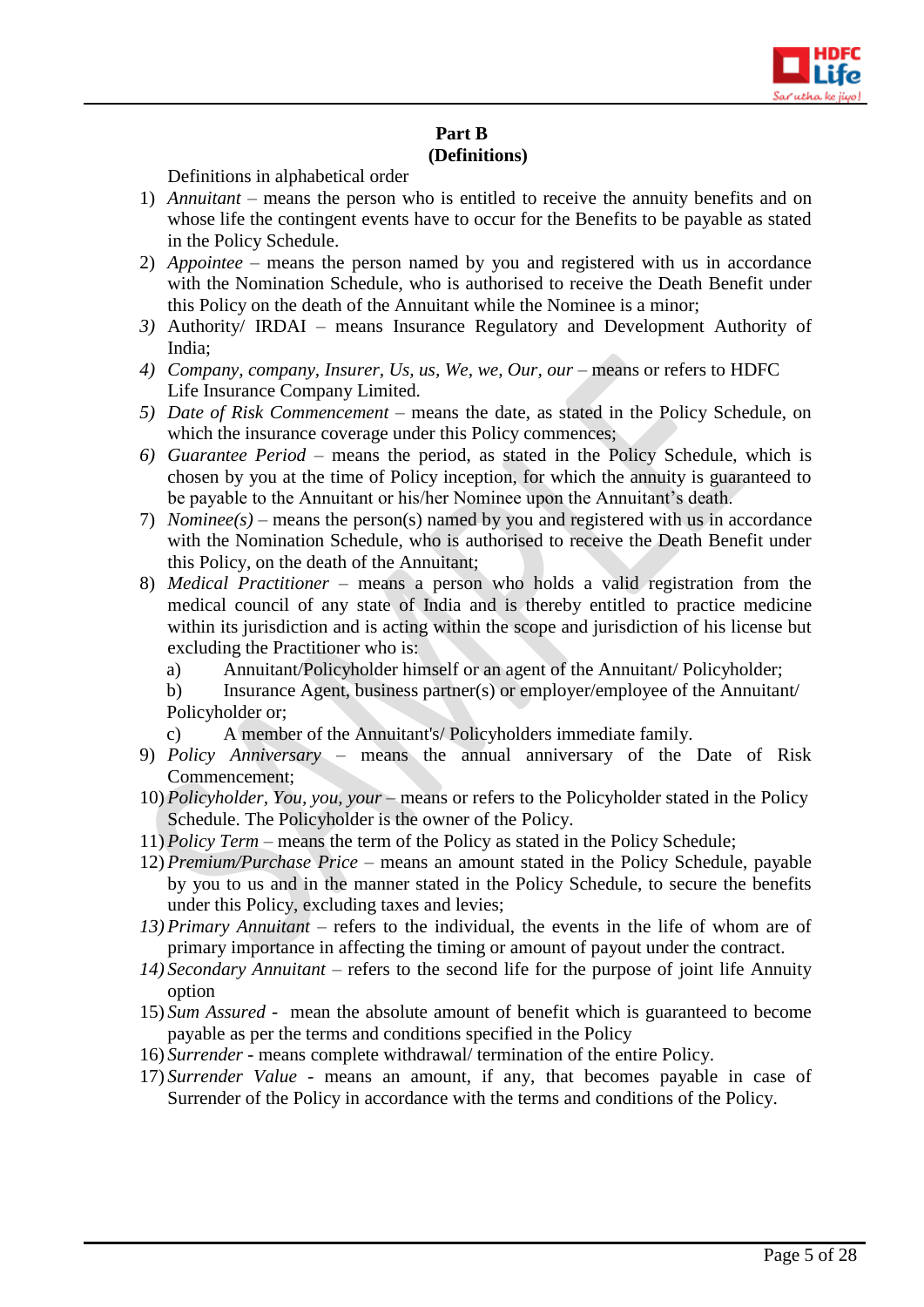

# **Part C (Benefits)**

#### **1. Benefits:**

(1) Annuity Option - Under this Policy, the amount of Benefit depends on the annuity option and the frequency selected. The table below sets out the annuity benefits for various options:

| <b>Annuity Option</b>                                                                                                                  | <b>Annuity Benefits</b>                                                                                                                                                                                                                                                                                                                                                                                                            |  |
|----------------------------------------------------------------------------------------------------------------------------------------|------------------------------------------------------------------------------------------------------------------------------------------------------------------------------------------------------------------------------------------------------------------------------------------------------------------------------------------------------------------------------------------------------------------------------------|--|
| < <life annuity<="" td=""><td></td></life>                                                                                             |                                                                                                                                                                                                                                                                                                                                                                                                                                    |  |
| < <life annuity="" of<="" return="" td="" with=""><td colspan="2" rowspan="2">Annuity payments will be made in arrears for</td></life> | Annuity payments will be made in arrears for                                                                                                                                                                                                                                                                                                                                                                                       |  |
| Premium/Purchase Price                                                                                                                 |                                                                                                                                                                                                                                                                                                                                                                                                                                    |  |
| < <life annuity="" balance<="" of="" return="" td="" with=""><td>as long as the Annuitant is alive. The annuity</td></life>            | as long as the Annuitant is alive. The annuity                                                                                                                                                                                                                                                                                                                                                                                     |  |
| Premium/Purchase Price                                                                                                                 | payments will cease on death of the                                                                                                                                                                                                                                                                                                                                                                                                |  |
| < <life annuity="" of<="" return="" td="" with=""><td>Annuitant&gt;&gt;</td></life>                                                    | Annuitant>>                                                                                                                                                                                                                                                                                                                                                                                                                        |  |
| Premium/Purchase Price in Parts                                                                                                        |                                                                                                                                                                                                                                                                                                                                                                                                                                    |  |
|                                                                                                                                        | Annuity payments will be made in arrears for<br>as long as the Annuitant is alive or until the<br>end of the Guarantee Period, whichever is<br>later. The annuity payments will cease on the<br>later of:<br>death of the Annuitant; or<br>completion of the Guarantee Period.<br>The Guarantee Period shall be as selected by<br>you and is set out in the Policy Schedule>>                                                      |  |
|                                                                                                                                        | Annuity payments will be made in arrears for<br>as long as the Annuitant is alive. The annuity<br>payment will increase at a simple rate of 5%<br>per annum of the initial annuity payment.<br>For example, if the annuity amount is<br>Rs10,000 in the first year; the annuity will be<br>Rs10,500 in the second year; Rs11,000in the<br>third year and so on. The annuity payments<br>will cease on the death of the Annuitant>> |  |
| < <life annuity="" of<br="" return="" with="">Premium/Purchase Price on diagnosis of<br/><b>Critical Illness</b></life>                | Annuity payments will be made in arrears.<br>The annuity payments will cease on the<br>earlier of:<br>being diagnosed with a specified Critical<br>Illness as mentioned in the Part C Clause<br>$1(4)$ before the age of 85; or<br>death of the Annuitant>>                                                                                                                                                                        |  |
| << Joint Life Annuity with 100% annuity to                                                                                             | 100% of the annuity amount will be payable                                                                                                                                                                                                                                                                                                                                                                                         |  |
| the Secondary Annuitant                                                                                                                | in arrears so long as either the Primary                                                                                                                                                                                                                                                                                                                                                                                           |  |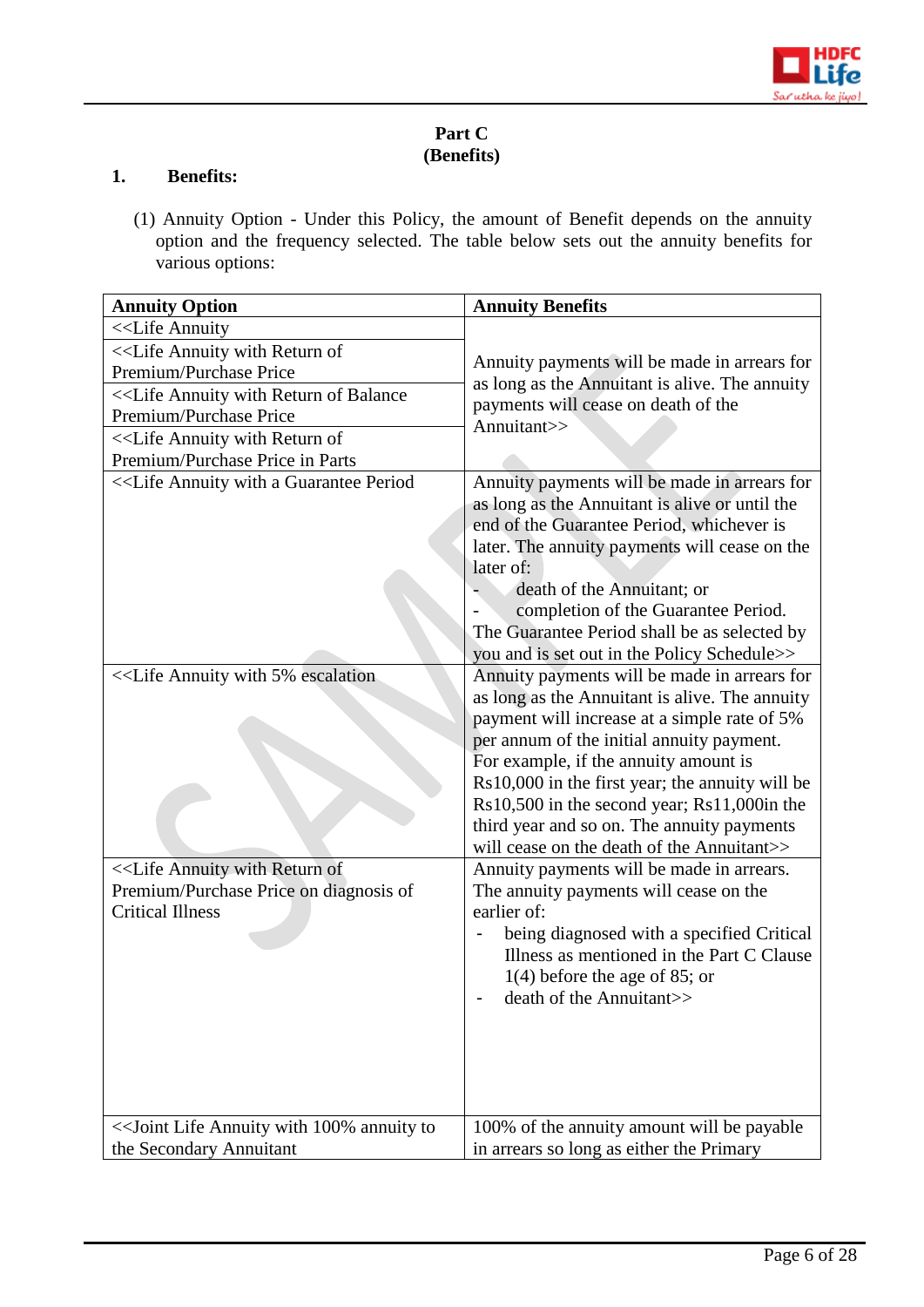

| < <a>Soint Life Annuity with 100% annuity to</a> | Annuitant or the Secondary Annuitant is        |
|--------------------------------------------------|------------------------------------------------|
| the Secondary Annuitant and return of            | alive. The annuity payments will cease on      |
| Premium/Purchase Price                           | later of the deaths of the two Annuitants>>    |
| << Joint Life Annuity with 50% annuity to the    | 100% of the annuity amount will be payable     |
| <b>Secondary Annuitant</b>                       | in arrears so long as the Primary Annuitant is |
|                                                  | alive. On the death of the Primary Annuitant,  |
|                                                  | 50% of the annuity amount will be payable to   |
| << Joint Life Annuity with 50% annuity to the    | the Secondary Annuitant as long as the         |
| Secondary Annuitant and return of                | Secondary Annuitant is alive. The annuity      |
| Premium/Purchase Price                           | payments will cease on later of the deaths of  |
|                                                  | the two Annuitants. If the Secondary           |
|                                                  | Annuitant predeceases the Primary              |
|                                                  | Annuitant, the annuity payments shall cease    |
|                                                  | upon the death of the Primary Annuitant>>      |
|                                                  |                                                |

(2) *Death Benefit* (Payable to Nominee/Legal heirs) - The Death Benefit will vary depending on the annuity option. The table below sets out the Death Benefit for the various options: 

| <b>Annuity Option</b>                                                                                             | <b>Death Benefits</b>                           |
|-------------------------------------------------------------------------------------------------------------------|-------------------------------------------------|
| < <life annuity<="" td=""><td>None&gt;&gt;</td></life>                                                            | None>>                                          |
| < <life annuity="" of<="" return="" td="" with=""><td>100% of the Premium/Purchase Price of the</td></life>       | 100% of the Premium/Purchase Price of the       |
| Premium/Purchase Price                                                                                            | annuity will be paid to the Nominee( $s$ ) $>$  |
| < <life annuity="" of<="" return="" td="" with=""><td>Excess, if any, of 100% of the Premium/Purchase</td></life> | Excess, if any, of 100% of the Premium/Purchase |
| <b>Balance Premium/Purchase Price</b>                                                                             | Price of the annuity less the aggregate of all  |
|                                                                                                                   | annuity installments previously paid to the     |
|                                                                                                                   | Annuitant will be paid to the Nominee(s) $\gg$  |
|                                                                                                                   | $None \rightarrow$                              |
| Period                                                                                                            |                                                 |
| < <life 5%="" annuity="" at="" escalation<="" td=""><td>None&gt;&gt;</td></life>                                  | None>>                                          |
| < <life annuity="" of<="" return="" td="" with=""><td>On</td></life>                                              | On                                              |
| Premium/Purchase Price in Parts                                                                                   | death of the Annuitant before the seventh       |
|                                                                                                                   | Policy Anniversary 100% of the                  |
|                                                                                                                   | Premium/Purchase Price will be paid to the      |
|                                                                                                                   | Nominee(s)                                      |
|                                                                                                                   | On                                              |
|                                                                                                                   | death of the Annuitant after the seventh        |
|                                                                                                                   | Policy Anniversary 70% of the                   |
|                                                                                                                   | Premium/Purchase Price will be paid to the      |
|                                                                                                                   | Nominee( $s$ )>>                                |
| < <life annuity="" of<="" return="" td="" with=""><td>100% of the Premium/Purchase Price of the</td></life>       | 100% of the Premium/Purchase Price of the       |
| Premium/Purchase Price on                                                                                         | annuity will be paid to the Nominee( $s$ ) $>$  |
| diagnosis of Critical Illness                                                                                     |                                                 |
| << Joint Life Annuity with 100%                                                                                   | None>>                                          |
| annuity to the Secondary                                                                                          |                                                 |
| Annuitant                                                                                                         |                                                 |
| << Joint Life Annuity with 50%                                                                                    | $None \ge$                                      |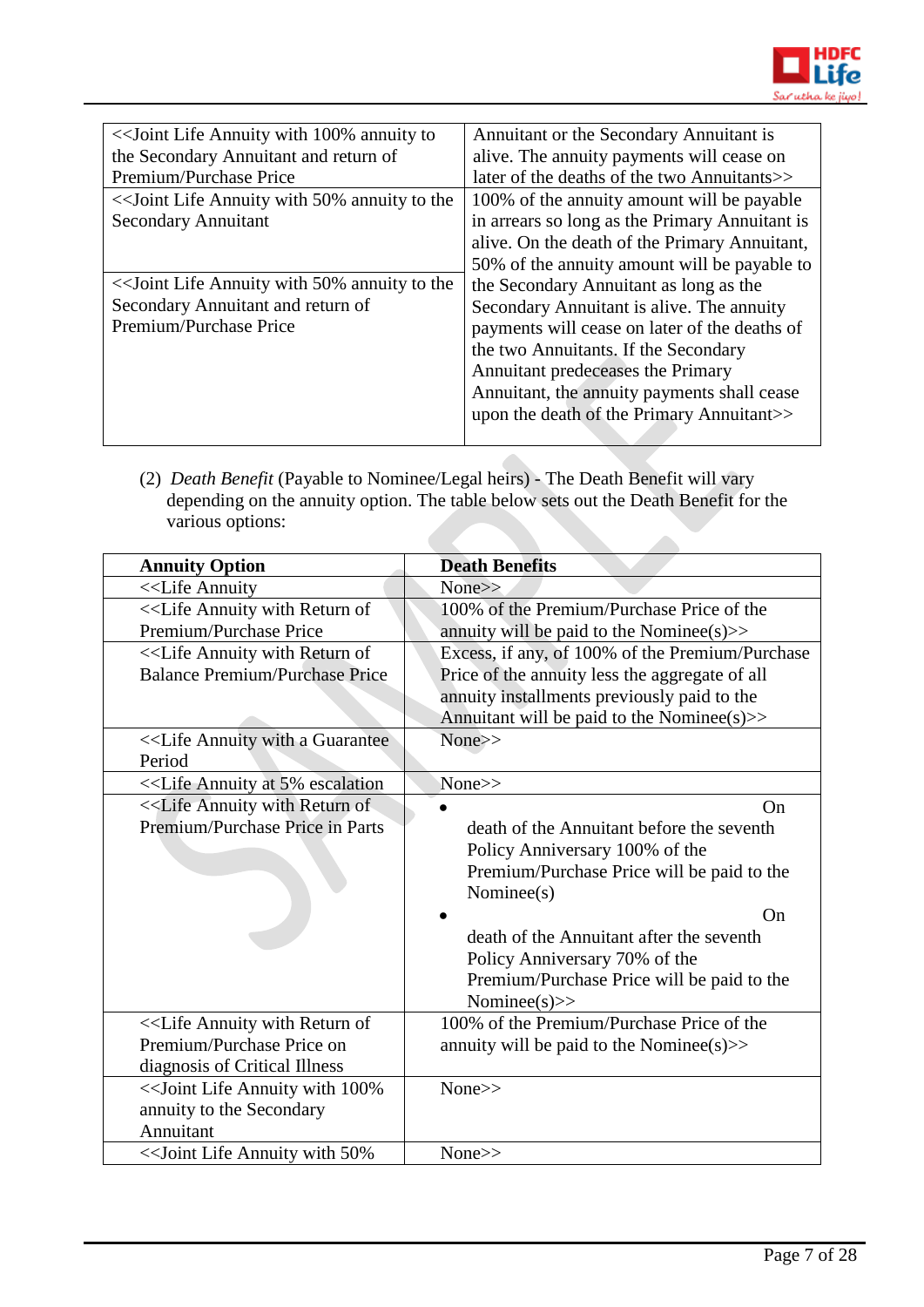

| annuity to the Secondary<br>Annuitant                                                           |                                                                                         |
|-------------------------------------------------------------------------------------------------|-----------------------------------------------------------------------------------------|
| < <a>Sout<br/>Life Annuity with 100%</a><br>annuity to the Secondary<br>Annuitant and return of | 100% of the Premium/Purchase Price of the<br>annuity will be paid to the Nominee(s) $>$ |
| Premium/Purchase Price                                                                          |                                                                                         |
| << Joint Life Annuity with 50%<br>annuity to the Secondary                                      | 100% of the Premium/Purchase Price of the<br>annuity will be paid to the Nominee(s) $>$ |
| Annuitant and return of                                                                         |                                                                                         |
| Premium/Purchase Price                                                                          |                                                                                         |

The Premium/Purchase Price referred in the table above excludes tax and levies if applicable. In case of any annuity payments being made between the date of death and the date of intimation of such death, such annuity payments will be deducted from the death benefit wherever applicable.

# << (3) *Survival Benefit* –

 Life Annuity with Return of Premium/Purchase Price in Parts: Under the option Life Annuity with Return of Premium/Purchase Price in parts, on the seventh Policy Anniversary, 30% of the Premium/Purchase Price is payable provided the Annuitant is alive.

(4) *Benefits payable on diagnosis of Critical Illness:*

Life Annuity with Return of Premium/Purchase Price on diagnosis of Critical Illness: Annuity payments will be made in arrears. The annuity payments will cease on the earlier of:

- (a) being diagnosed with a specified Critical Illness as mentioned below before the age of 85; or
- (b) death of the Annuitant.

Under the option Life Annuity with Return of Premium/Purchase Price on diagnosis of Critical Illness, the Premium/Purchase Price excluding tax and other levies will be paid to the Annuitant upon the diagnosis of the following Critical Illnesses:

# **a) Cancer of Specified Severity**

A malignant tumor characterized by the uncontrolled growth and spread of malignant cells with invasion and destruction of normal tissues. This diagnosis must be supported by histological evidence of malignancy. The term cancer includes leukemia, lymphoma and sarcoma.

The following are excluded –

i. All tumors which are histologically described as carcinoma in situ, benign, premalignant, borderline malignant, low malignant potential, neoplasm of unknown behavior, or non-invasive, including but not limited to: Carcinoma in situ of breasts, Cervical dysplasia CIN-1, CIN -2 and CIN-3.

ii. Any non-melanoma skin carcinoma unless there is evidence of metastases to lymph nodes or beyond;

iii. Malignant melanoma that has not caused invasion beyond the epidermis;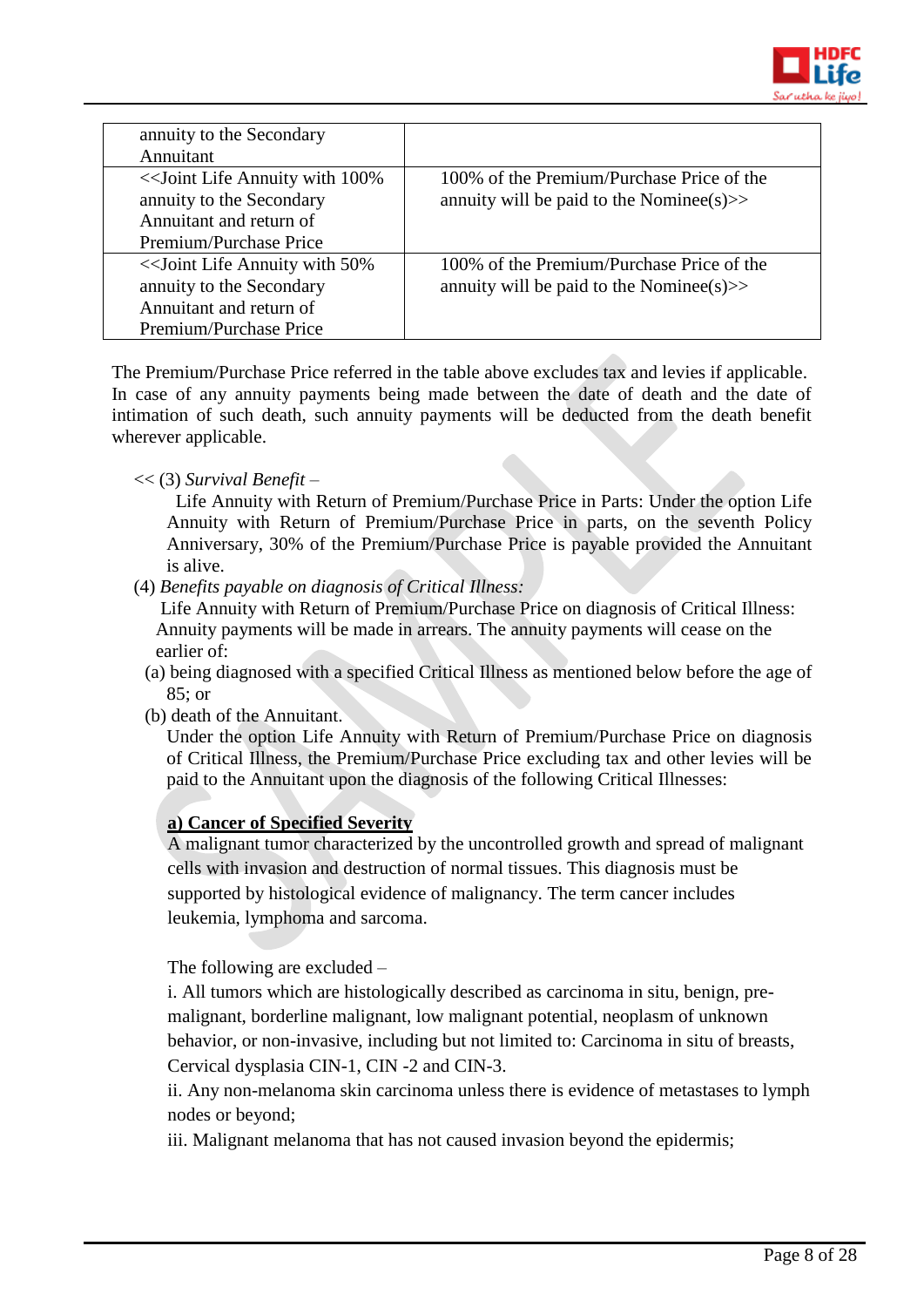

iv. All tumors of the prostate unless histologically classified as having a Gleason score greater than 6 or having progressed to at least clinical TNM classification T2N0M0

v. All Thyroid cancers histologically classified as T1N0M0 (TNM Classification) or below;

vi. Chronic lymphocytic leukaemia less than RAI stage 3

vii. Non-invasive papillary cancer of the bladder histologically described as TaN0M0 or of a lesser classification,

viii. All Gastro-Intestinal Stromal Tumors histologically classified as T1N0M0 (TNM Classification) or below and with mitotic count of less than or equal to 5/50 HPFs;

# **b) Open Chest CABG**

The actual undergoing of heart surgery to correct blockage or narrowing in one or more coronary artery(s), by coronary artery bypass grafting done via asternotomy (cutting through the breast bone) or minimally invasive key hole coronary artery bypass procedures. The diagnosis must be supported by a coronary angiography and the realization of surgery has to be confirmed by a cardiologist.

The following are excluded:

i. Angioplasty and/or any other intra-arterial procedures

# **c) Myocardial Infarction**

The first occurrence of heart attack or myocardial infarction, which means the death of a portion of the heart muscle as a result of inadequate blood supply to the relevant area. The diagnosis for Myocardial Infarction should be evidenced by all of the following criteria:

i. A history of typical clinical symptoms consistent with the diagnosis of acute myocardial infarction (For e.g. typical chest pain)

ii. New characteristic electrocardiogram changes

iii. Elevation of infarction specific enzymes, Troponins or other specific biochemical markers.

The following are excluded:

i. Other acute Coronary Syndromes

ii. Any type of angina pectoris

iii. A rise in cardiac biomarkers or Troponin T or I in absence of overtischemic heart disease OR following an intra-arterial cardiac procedure.

# **d) Kidney Failure Requiring Regular Dialysis**

End stage renal disease presenting as chronic irreversible failure of both kidneys to function, as a result of which either regular renal dialysis (hemodialysis or peritoneal dialysis) is instituted or renal transplantation is carried out. Diagnosis has to be confirmed by a specialist medical practitioner.

# **e) Major Organ Transplant (as recipient)**

I. The actual undergoing of a transplant of: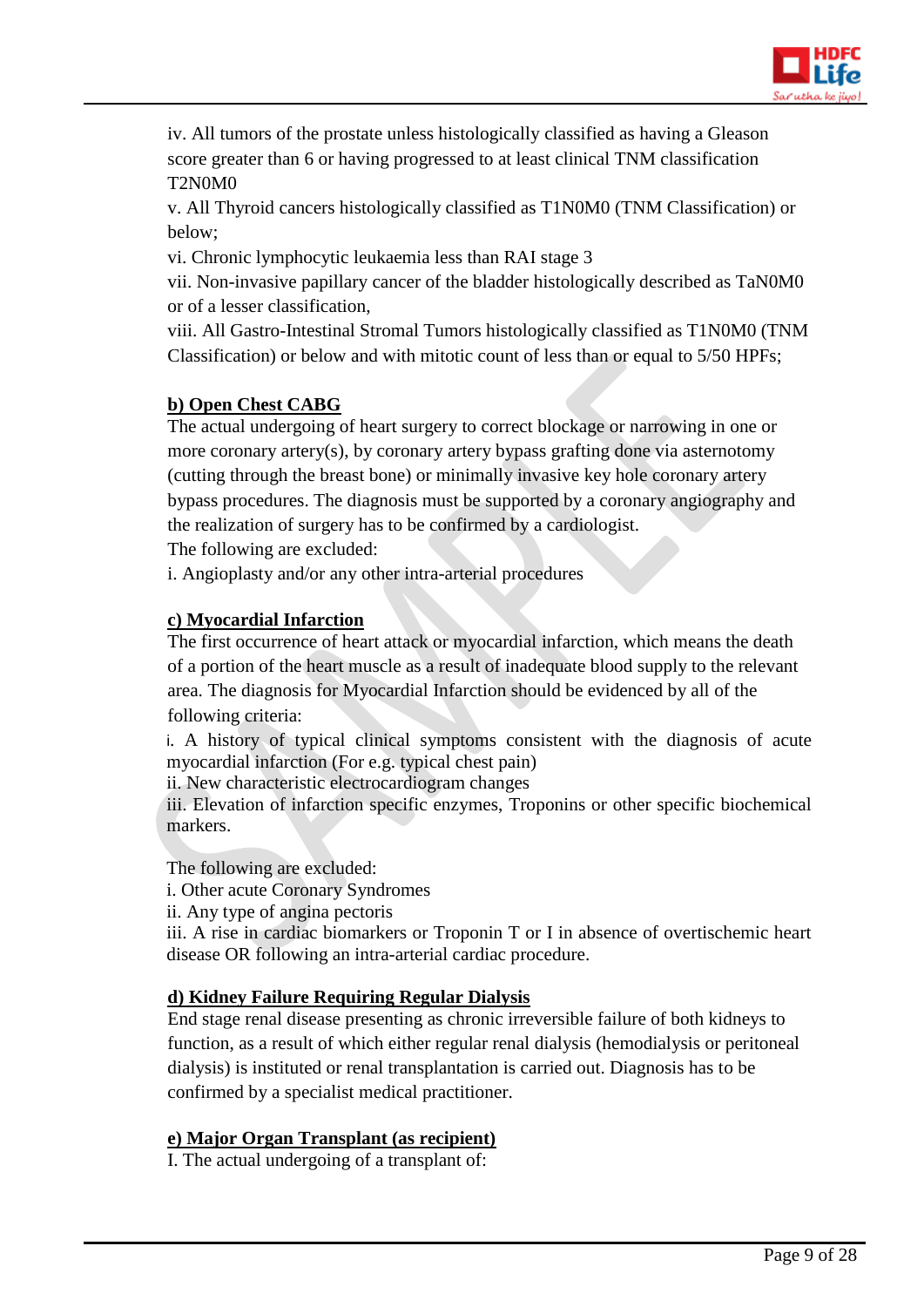

- i. One of the following human organs: heart, lung, liver, kidney, pancreas, that
- resulted from irreversible end-stage failure of the relevant organ, or

ii. Human bone marrow using haematopoietic stem cells. The undergoing of a transplant has to be confirmed by a specialist medical practitioner.

- II. The following are excluded:
- i. Other stem-cell transplants
- ii. Where only islets of langerhans are transplanted

# **f) Stroke Resulting In Permanent Symptoms**

Any cerebrovascular incident producing permanent neurological sequelae. This includes infarction of brain tissue, thrombosis in an intracranial vessel, haemorrhage and embolisation from an extracranial source. Diagnosis has to be confirmed by a specialist medical practitioner and evidenced by typical clinical symptoms as well as typical findings in CT Scan or MRI of the brain. Evidence of permanent neurological deficit lasting for at least 3 months has to be produced.

The following are excluded:

- i.Transient ischemic attacks (TIA)
- ii. Traumatic injury of the brain
- iii. Vascular disease affecting only the eye or optic nerve or vestibular functions. >>
- (5) The Death Benefit is subject to the exclusions set out in Part F Clause 1 (Exclusions).
- (6) Upon the payment of the Death Benefit or the Annuity Benefit, or Benefits payable on diagnosis of Critical Illness whichever is earlier, the Policy terminates and no further Benefits are payable.
- (7) The recipients of Benefits under this Policy shall be as specified below:
	- (i) Death Benefit shall be payable to the registered Nominee(s), if the Policyholder and the Annuitant are the same; or to the Policyholder if the Annuitant is other than the Policyholder.
	- (ii) All other Benefits shall be payable to the Annuitant.
	- (iii)In case of any unique situation or doubt the Company's decision will be final and binding.

# **2. Payment and cessation of Premium/Purchase Price**

(1) Where the Premium/Purchase Price has been remitted otherwise than in cash, the application of the Premium/Purchase Price received is conditional upon the realization of the proceeds of the instrument of payment, including electronic mode.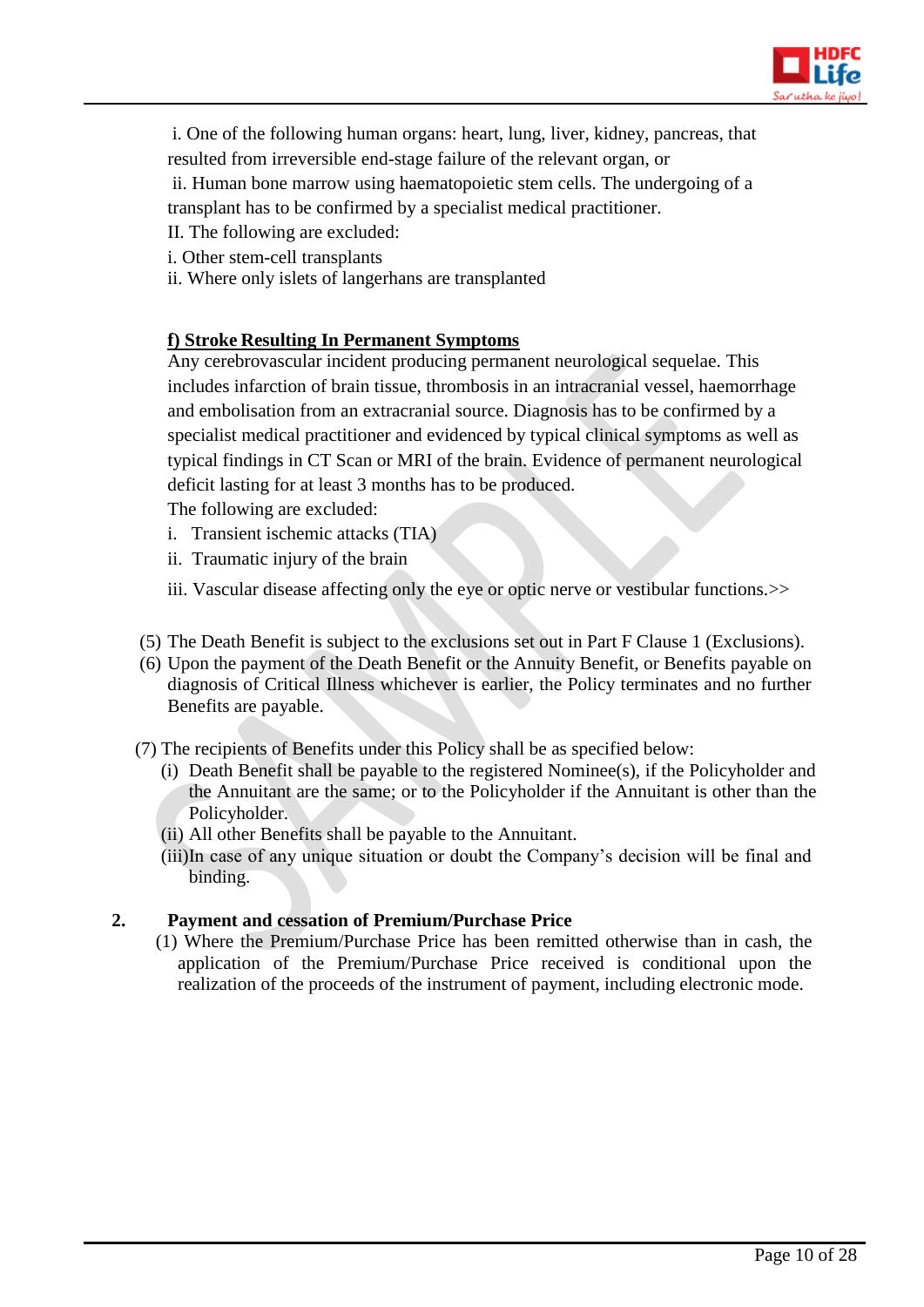

# **Part D (Policy Servicing Aspects)**

#### **1. Alterations**

No alterations are permissible under the Policy.

#### **2. Loans**

No loans will be provided on your Policy.

# **3. Free Look Cancellation**

In case the Policyholder is not agreeable to any of the terms and conditions stated in the Policy, the Policyholder has an option to return the Policy to the Company stating the reasons thereof, within 15 days from the date of receipt of the Policy. If the Policy has been purchased through Distance Marketing mode, this period will be 30 days. However this option will not be available in the event of purchase of this Policy from the vesting proceeds of an accumulation pension product previously purchased by you. On receipt of the Policyholder's letter along with the original Policy document where the reasons stated therein are found valid, the Company shall arrange to refund the Premium/Purchase Price paid subject to deduction of the expenses incurred by us for medical examination (if any) and stamp duty (if any).

If this product is purchased as QROPS through transfer of UK tax relieved assets, the proceeds from cancellation in free look period shall only be transferred back to the Fund House from where the money was received.

#### (4) *Surrender Benefits*

Surrender Benefits are available for the following three options only. The table below sets out the Surrender Benefits as per the annuity option chosen by you:

| <b>Annuity Option</b>                         | <b>Surrender Benefits</b>                   |  |
|-----------------------------------------------|---------------------------------------------|--|
| Life Annuity with Return of Purchase Price    | 10% of the Premium/Purchase Price           |  |
|                                               |                                             |  |
| Life Annuity with Return of Purchase Price    | 10% of the Premium/Purchase Price           |  |
| on diagnosis of Critical Illness              |                                             |  |
| Life Annuity with Return of Purchase Price in | 10% of the Premium/Purchase Price if        |  |
| parts                                         | surrendered within 7 years from the date of |  |
|                                               | risk commencement, 7% of the                |  |
|                                               | Premium/Purchase Price if surrendered       |  |
|                                               | thereafter                                  |  |

Surrender Benefits are not available for any other Annuity Option.

In addition, the Company may pay a Special Surrender Value depending on the prevailing market conditions.

Currently, the Special Surrender Value (SSV) is the same as Guaranteed Surrender Value. The SSV may be revised from time to time with prior approval of the Authority.

For the purpose of computing the Surrender Benefits, the Premium/Purchase Price excludes tax and levies if applicable.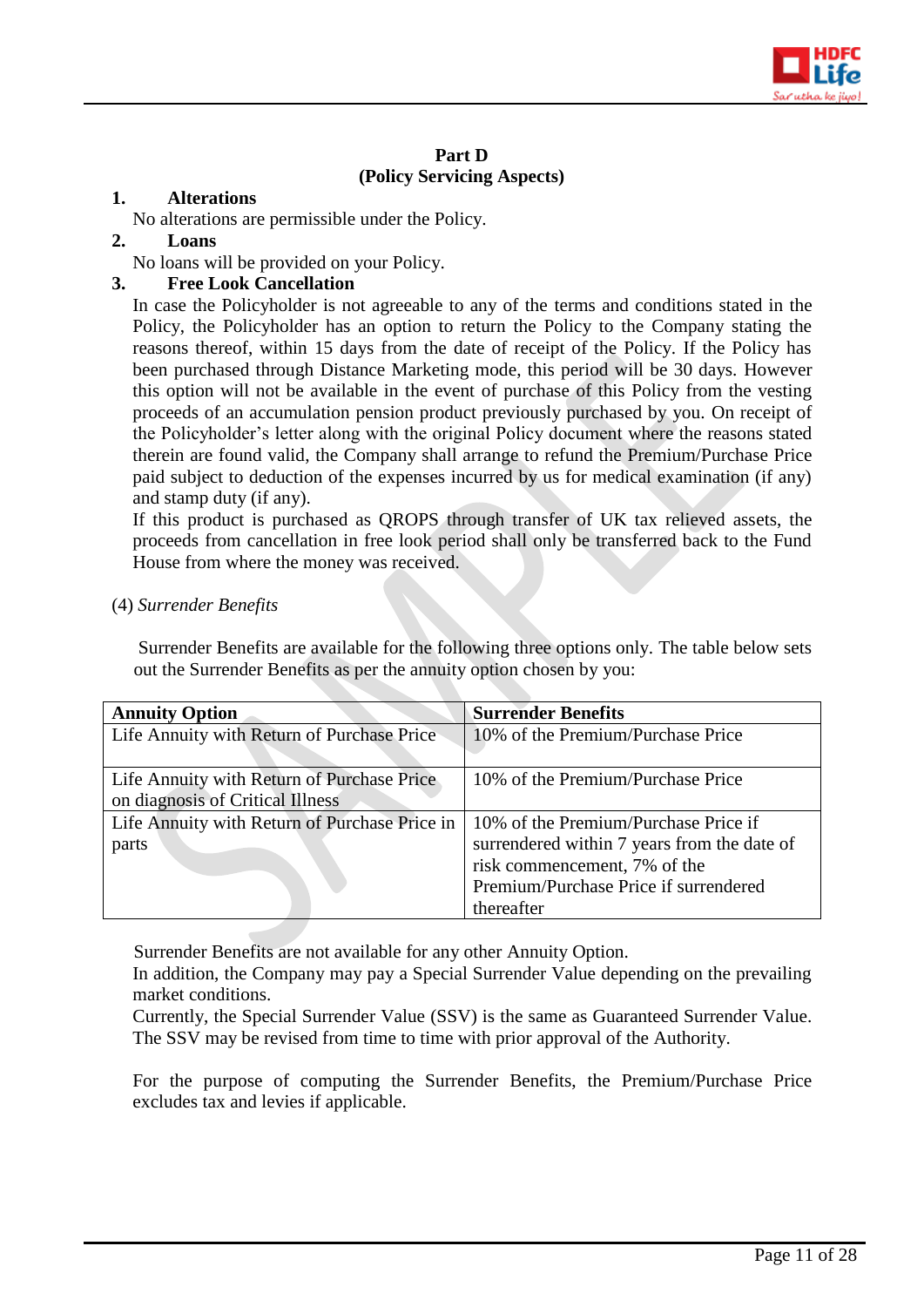

**Part E (Charges)**

# **1. Additional Servicing Charges**

Not applicable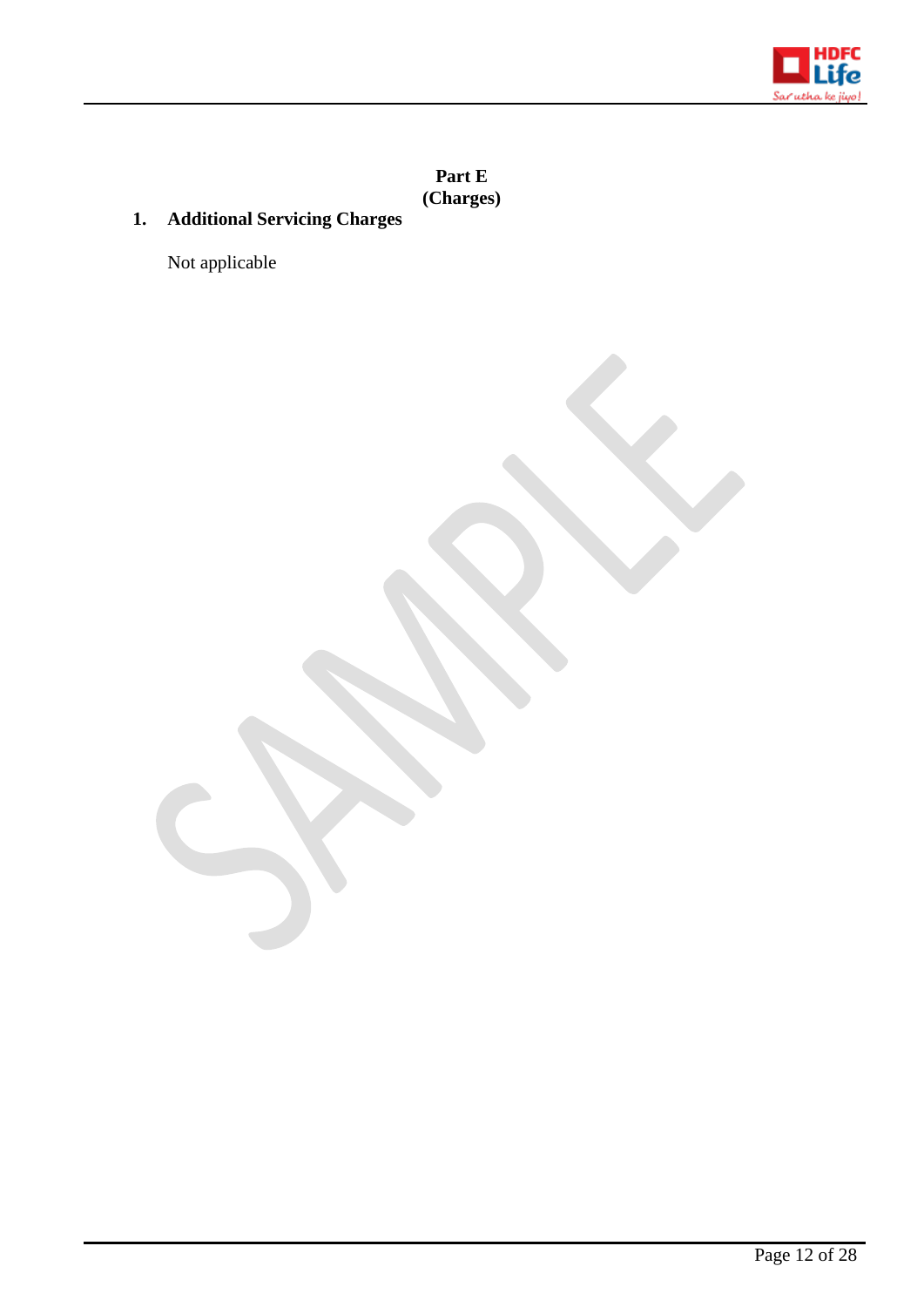

#### **Part F (General Terms & Conditions)**

#### **1. Exclusions**

There are no exclusions under this Policy.

# **2. Age Admitted**

The Company has calculated the Premium/Purchase Price under the Policy on the basis of the age of the Annuitant as declared in the Proposal. In case you have not provided proof of age of the Annuitant with the Proposal, you will be required to furnish such proof of age of the Annuitant as is acceptable to us and have the age admitted. In the event the age so admitted ("Correct Age") during the Policy Term is found to be different from the age declared in the Proposal, without prejudice to our rights and remedies including those under the Insurance Act, 1938 as amended from time to time, we shall take one of the following actions:

i) If eligible, and if the Correct Age is found to be higher, the benefit payable under this Policy, Rider, if any, shall be after deduction of such difference of Premium/Purchase Price (i.e difference in Premium/Purchase Price paid based on age declared in the Proposal and Premium/Purchase Price based on the Correct Age) along with interest thereon. In such cases, before calculating the amount of benefit payable, the Policy shall be subject to re-underwriting and the Sum Assured shall be subject to eligibility as per underwriting norms and the Premium/Purchase Price to be deducted shall be calculated proportionately on such Sum Assured payable. If the Correct Age is found to be lower, excess Premium/ Purchase Price without any interest shall be refunded.

ii) If ineligible for the Policy basis the Correct Age, the Policy shall be void-ab-initio and the total Premium/Purchase Price paid shall be refunded without interest after deducting the annuity already paid to you during the Policy Term and all applicable charges like medical, Stamp Duty, risk etc.

iii) If this product is to be purchased as QROPS (Qualifying Recognized Overseas Pension Scheme), through transfer of UK tax relieved assets, it would be offered only to customers who are 55 years of age or above (as on last birthday)

# **3. Claims Procedure**

- (1) *Benefits payable on Death -* The Benefit will be paid if and only if
	- (i) The death of the Annuitant has occurred (in case of Life Option),
	- (ii) The deaths of both Annuitants have occurred (in case of Joint Life Option),
	- (iii) The standard Policy provisions specified in Part F Clause 1 (Exclusions) and Part F Clause 7 (Incorrect Information and Non Disclosure) are not attracted,
	- (iv) The Policy has not been surrendered or cancelled or terminated; and
	- (v) The documents required for processing a claim are:

Basic documentation if death is due to Natural Cause:

a. Completed claim form, (including NEFT details and bank account proof as specified in the claim form);

b. Original Policy;

- c. Original or copy Death Certificate issued by Municipal Authority/ Gram Panchayat
- / Tehsildar (attested by issuing authority);
- d. Claimant's identity and residence proof.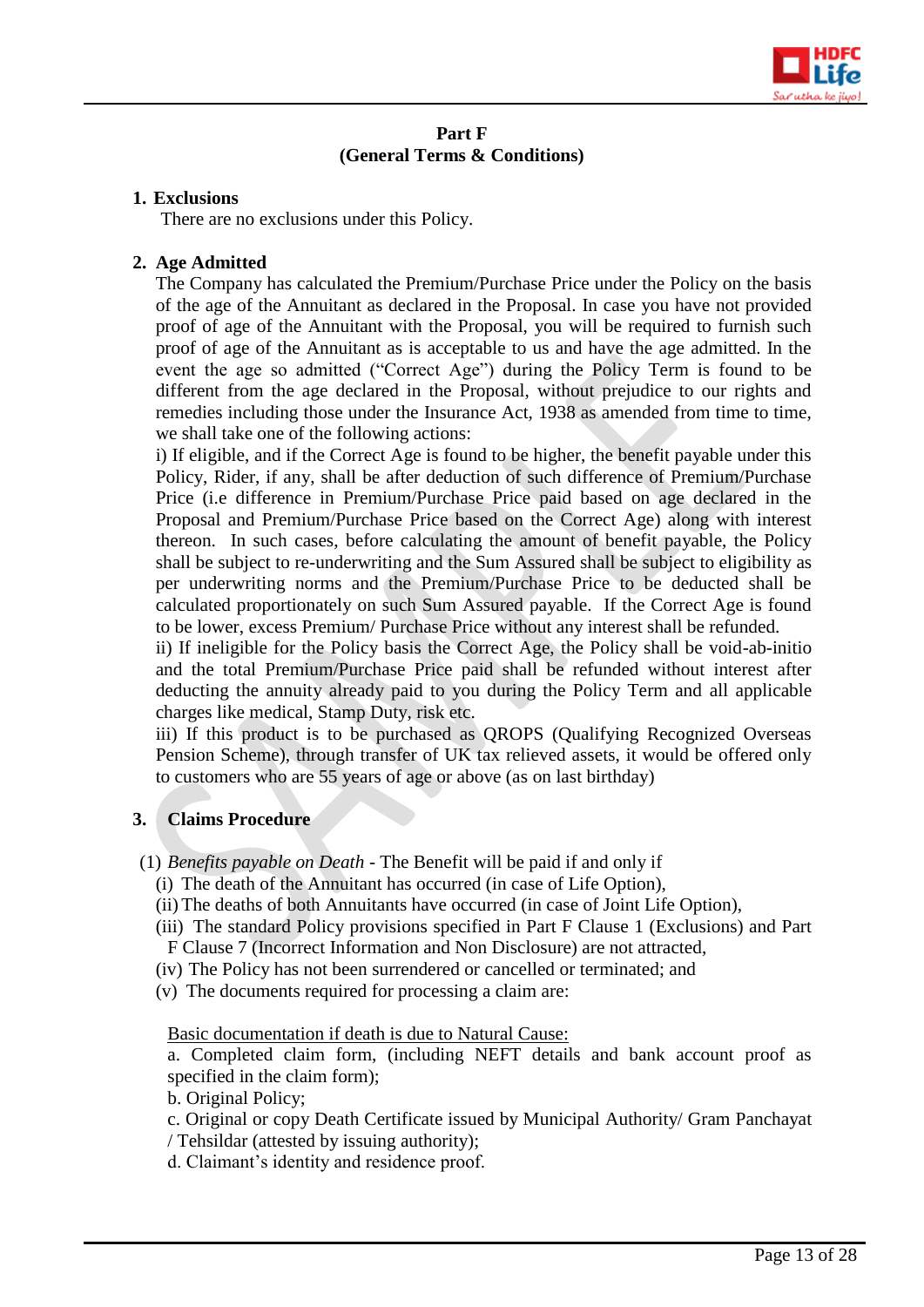

Basic documentation if death is due to Un-Natural Cause:

a. Completed claim form, (including NEFT details and bank account proof as specified in the claim form);

b. Original Policy;

c. Original or copy Death Certificate issued by Municipal Authority/ Gram Panchayat / Tehsildar (attested by issuing authority);

d. Claimant's identity and residence proof.

e. Original or copy of First Information Report, Police Panchnama report attested by Police authorities; and

f. Original or copy of Postmortem report attested by Hospital authority.

Critical Illness Claim:

- 1. Completed claim form, (including NEFT details and bank account proof as specified in the claim form);
- 2. Medical records for diagnosis and treatment of the illness
- 3. Doctor's / Hospital Certificate
- 4. Original Policy document / Certificate of Insurance
- 5. Claimant's identity and residence proof

Note:

- a. In case original documents are submitted, attestation on the document by authorities is not required.
- b. Depending on the circumstances of the death, further documents may be called for as we deem fit.
- (vi) The claim is required to be intimated to us within a period of 90 days from the date of death. However, we may condone the delay in claim intimation, if any, where the delay is proved to be for reasons beyond the control of the claimant.

<< (2) *Benefits payable on diagnosis of Critical Illness –* The Benefit will be paid if and only if

(i) The Annuitant has been diagnosed with a Critical Illness as specified in Part C Clause 1 (4) before the age of 85;

 (ii) The claim has been intimated to us within 30 days of diagnosis of the Critical Illness; and

 (iii) All relevant documents in support of the claim have been provided to the Company i.e.

- a) Claim form.
- b) Original Policy Document.
- c) Medical reports or special reports by registered Medical Practitioner relevant to the Critical Illness and its treatment further validated by a physician/doctor appointed by the Company.
- d) Any other document/ information that the Insurer may decide in the circumstances of a particular case.

<< (3) *Survival Benefit -* The Benefit will be paid if and only if

(i) The Annuitant(s) provide(s) proof of survival from time to time The Annuitant(s) shall provide such proof of survival, as and when called upon to do so. The list of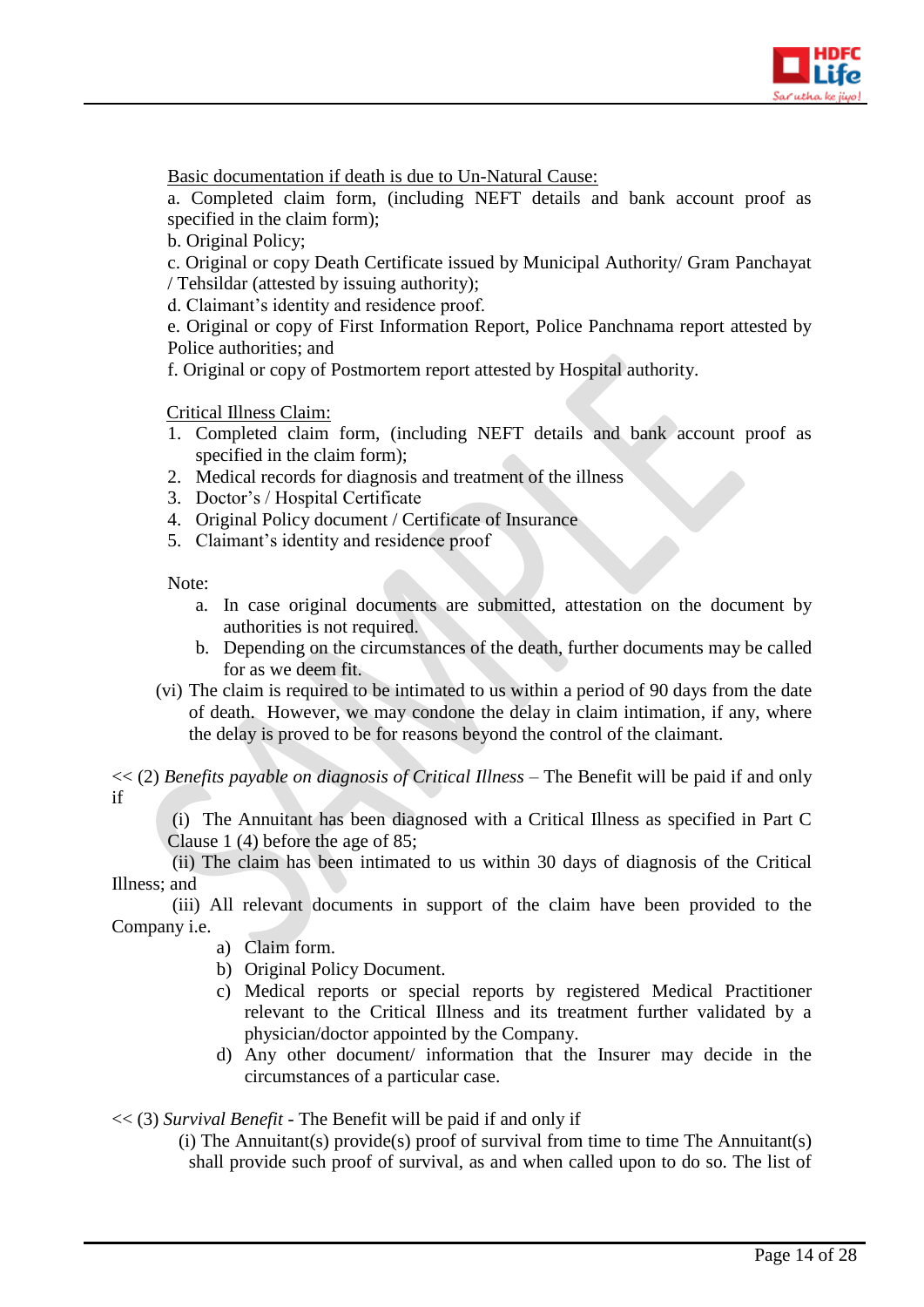

acceptable proofs will be communicated from time to time. We reserve the right to suspend the Annuity payments till the proof is provided.>>

#### **4. Assignment**

Your Policy cannot be assigned.

#### **5. Nomination**

The Policyholder/Annuitant can nominate a person(s) in accordance with Section 39 of the Insurance Act, 1938 as amended from time to time. Simplified version of the provisions of Section 39 is enclosed in Annexure I for reference.

#### **6. Issuance of Duplicate Policy:**

The Policyholder can request for a duplicate copy of the Policy at HDFC Life offices or through Certified Financial Consultant (Insurance Agent) who advised you while taking this Policy. While making an application for duplicate Policy the Policyholder is required to submit a notarized original indemnity bond, an affidavit duly stamped along with KYC documents. Additional charges may be applicable for issuance of the duplicate Policy.

# **7. Incorrect Information and Non-Disclosure**

Fraud, misrepresentation and forfeiture would be dealt with in accordance with provisions of Section 45 of the Insurance Act 1938 as amended from time to time. Simplified version of the provisions of Section 45 is enclosed in Annexure II for reference

#### **8. Taxes**

#### (1) Indirect Taxes

Tax and levies shall be levied as applicable. Any taxes, statutory levy becoming applicable in future may become payable by you by any method including by levy of an additional monetary amount in addition to Premium/Purchase Price and or charges.

# (2) Direct Taxes

Tax will be deducted at the applicable rate from the payments made under the Policy, as per the provisions of the Income Tax Act, 1961.

#### **9. Modification, Amendment, Re-enactment of or to the Insurance laws and rules, regulations, guidelines, clarifications, circulars etc. thereunder**

- (1) This Policy is subject to-
	- (i) The Insurance Act, 1938 as amended from time to time,
	- (ii) Amendments, modifications (including re-enactment) as may be made from time to time, and
	- (iii)Other such relevant Regulations, Rules, Laws, Guidelines, Circulars, Enactments etc. as may be introduced thereunder from time to time.
- (2) We reserve the right to change any of these Policy Provisions / terms and conditions in accordance with changes in applicable Regulations or Laws, and where required, with IRDAI's approval.
- (3) We are required to obtain prior approval from the IRDAI before making any material changes to these provisions, except for changes of regulatory / statutory nature.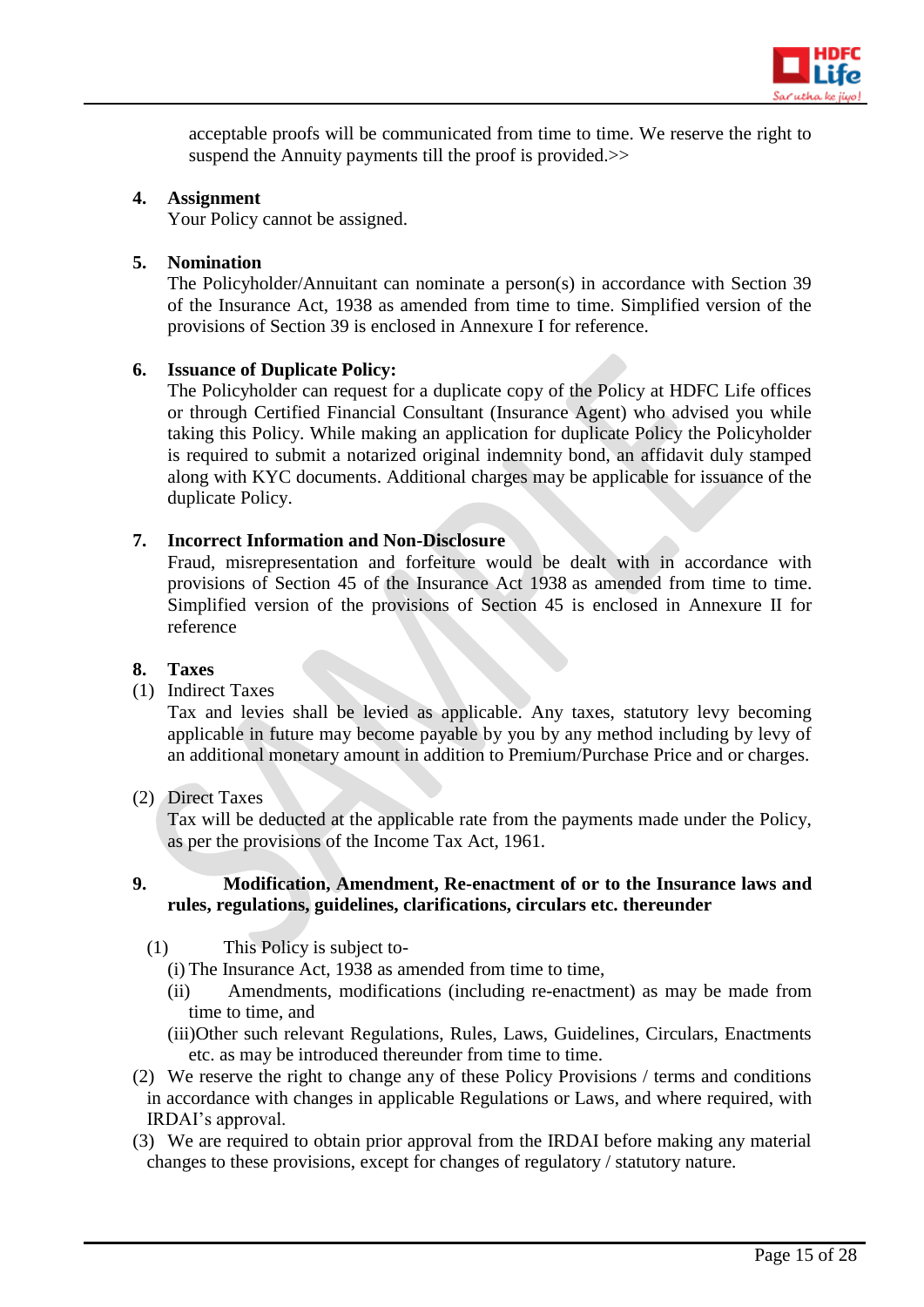

(4) We reserve the right to require submission by you of such documents and proof at all life stages of the Policy as may be necessary to meet the requirements under Antimoney Laundering/Know Your Customer norms and as may be laid down by IRDAI and other regulators from time to time.

#### **10. Jurisdiction:**

This Policy shall be governed by the laws of India and the Indian Courts shall have jurisdiction to settle any disputes arising under the Policy.

#### **11. Notices**

Any notice, direction or instruction given to us, under the Policy, shall be in writing and delivered by hand, post, facsimile or from registered electronic mail ID to:

HDFC Life Insurance Company Limited, 11<sup>th</sup> Floor, Lodha Excelus, Apollo Mills Compound, N.M. Joshi Marg, Mahalaxmi, Mumbai - 400011.

Registered Office: Lodha Excelus, 13th Floor, Apollo Mills Compound, N.M. Joshi Marg, Mahalaxmi, Mumbai - 400011.

E-mail: service@hdfclife.com

Or such other address as may be informed by us.

Similarly, any notice, direction or instruction to be given by us, under the Policy, shall be in writing and delivered by hand, post, courier, facsimile or registered electronic mail ID to the updated address in the records of the Company.

You are requested to communicate any change in address, to the Company supported by the required address proofs to enable the Company to carry out the change of address in its systems. The onus of intimation of change of address lies with the Policyholder. An updated contact detail of the Policyholder will ensure that correspondences from the Company are correctly addressed to the Policyholder at the latest updated address.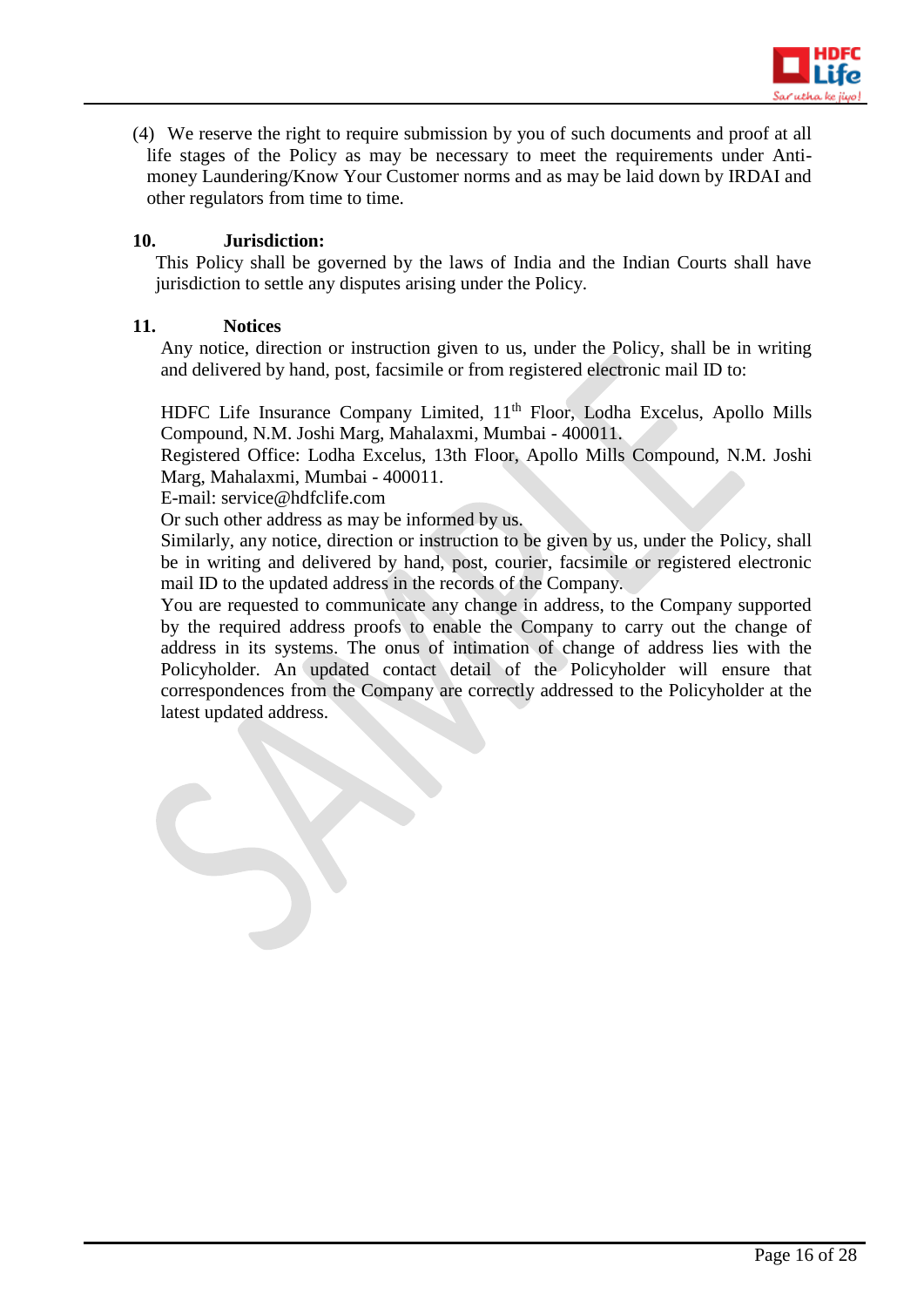

#### **Part G**

#### **Grievance Redressal Process**

(i) The customer can contact us on the below mentioned address or at any of our branches in case of any complaint/ grievance: Grievance Redressal Officer

HDFC Life Insurance Company Limited

11th Floor, Lodha Excelus, Apollo Mills Compound,

N. M. Joshi Marg, Mahalaxmi, Mumbai, Maharashtra - 400011

Helpline number: 18602679999 (Local charges apply)

E-mail: [service@hdfclife.com](mailto:service@hdfclife.com)

- (ii) All grievances (Service and sales) received by the Company will be responded to within the prescribed regulatory Turn Around Time (TAT) of 15 days.
- (iii)Written request or email from the registered email id is mandatory.
- (iv) If required, we will investigate the complaints by taking inputs from the customer over the telephone or through personal meetings.
- (v) We will issue an acknowledgement letter to the customer within 3 working days of the receipt of complaint.
- (vi)The acknowledgement that is sent to the customer has the details of the complaint number, the Policy number and the Grievance Redressal Officer's name who will be handling the complaint of the customer.
- (vii) If the customer's complaint is addressed within 3 days, the resolution communication will also act as the acknowledgment of the complaint.
- (viii) The final letter of resolution will offer redressal or rejection of the complaint along with the appropriate reason for the same.
	- (ix) In case the customer is not satisfied with the decision sent to him or her, he or she may contact our Grievance Redressal Officer within 8 weeks of the receipt of the communication at any of the touch points mentioned in the document, failing which, we will consider the complaint to be satisfactorily resolved.
	- (x) The following is the escalation matrix in case there is no response within the prescribed timelines or if you are not satisfied with the response. The number of days specified in the below- mentioned escalation matrix will be applicable from the date of escalation.

| Level                                                 | <b>Designation</b>                                      | <b>Response Time</b> |
|-------------------------------------------------------|---------------------------------------------------------|----------------------|
| 1st Level                                             | Associate Vice President –<br><b>Customer Relations</b> | 10 working days      |
| 2nd Level (for response not<br>received from Level 1) | $Sr.$ Vice President $-$<br><b>Customer Relations</b>   | 7 working days       |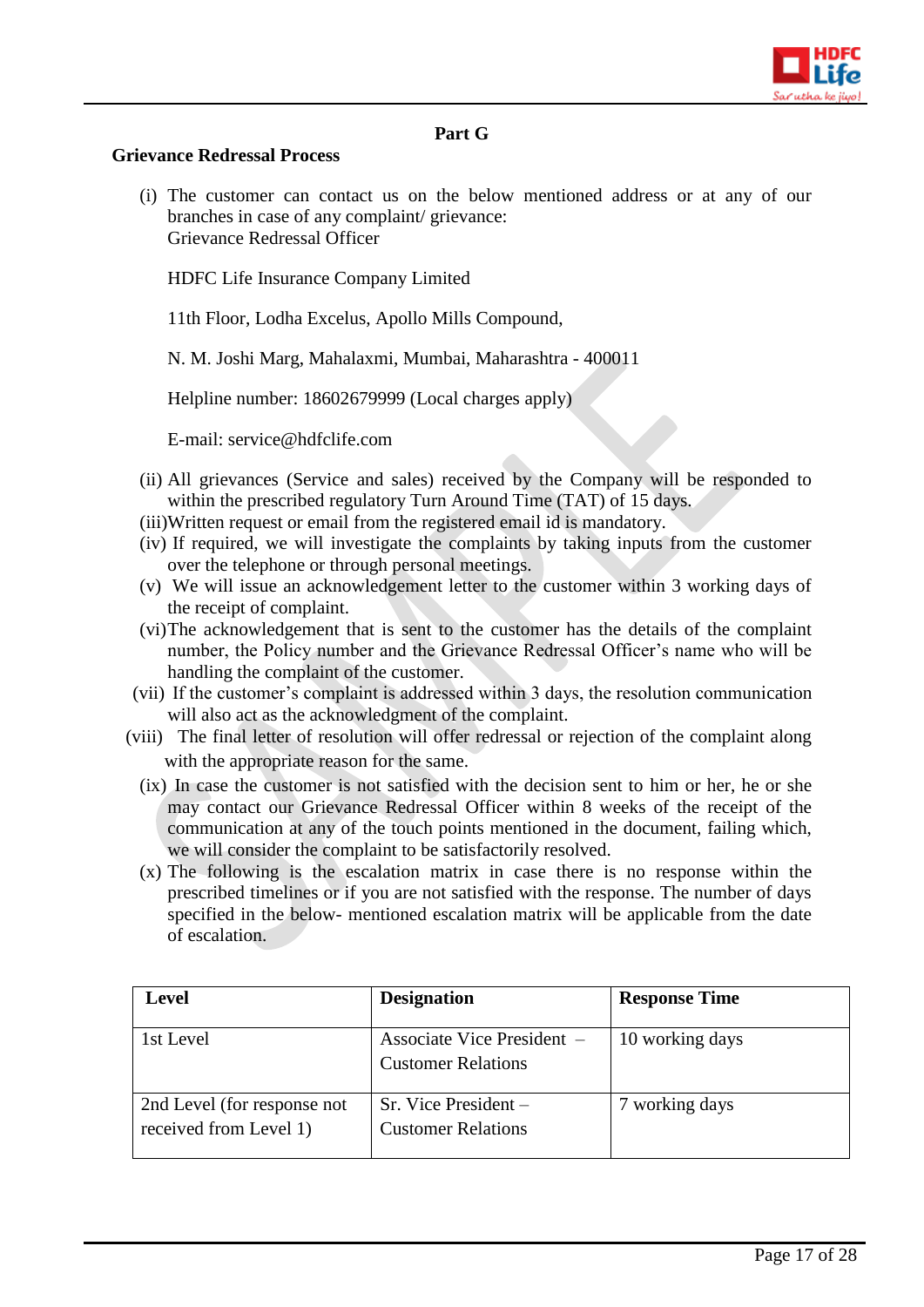

You are requested to follow the aforementioned matrix to receive satisfactory response from us.

- (xi) If you are not satisfied with the response or do not receive a response from us within 15 days, you may approach the Grievance Cell of IRDAI on the following contact details:
	- IRDAI Grievance Call Centre (IGCC) TOLL FREE NO: 155255/ 18004254732
	- Email ID: complaints@irdai.gov.in
	- Online-You can register your complaint online at http://www.igms.irdai.gov.in/
	- Address for communication for complaints by fax/paper: General Manager

Consumer Affairs Department – Grievance Redressal Cell

Insurance Regulatory and Development Authority of India

Sy No. 115/1, Financial District,

Nanakramguda, Gachibowli,

Hyderabad – 500 032

2. In the event you are dissatisfied with the response provided by us, you may approach the Insurance Ombudsman in your region. The details of the existing offices of the Insurance Ombudsman are provided below. You are requested to refer to the IRDAI website at "www.irdai.gov.in" for the updated details.

#### **a. Details and addresses of Insurance Ombudsman**

| Office of the Ombudsman | <b>Contact Details</b>                                                      | Areas of Jurisdiction     |
|-------------------------|-----------------------------------------------------------------------------|---------------------------|
| <b>AHMEDABAD</b>        | Office of the Insurance                                                     | Gujarat, Dadra &          |
|                         | Ombudsman, Jeevan Prakash                                                   | Nagar Haveli, Daman       |
|                         | Building, 6th floor, Tilak Marg,                                            | and Diu                   |
|                         | Relief Road, Ahmedabad - 380                                                |                           |
|                         | 001.                                                                        |                           |
|                         | Tel.: 079 - 25501201/02/05/06<br>Email: bimalokpal.ahmedabad@<br>ecoi.co.in |                           |
| <b>BHOPAL</b>           | Office of the Insurance                                                     | Madhya<br>$\&$<br>Pradesh |
|                         | Ombudsman, Janak Vihar                                                      | Chhattisgarh              |
|                         | Complex, 2nd Floor, 6, Malviya                                              |                           |
|                         | Nagar, Opp. Airtel Office, Near                                             |                           |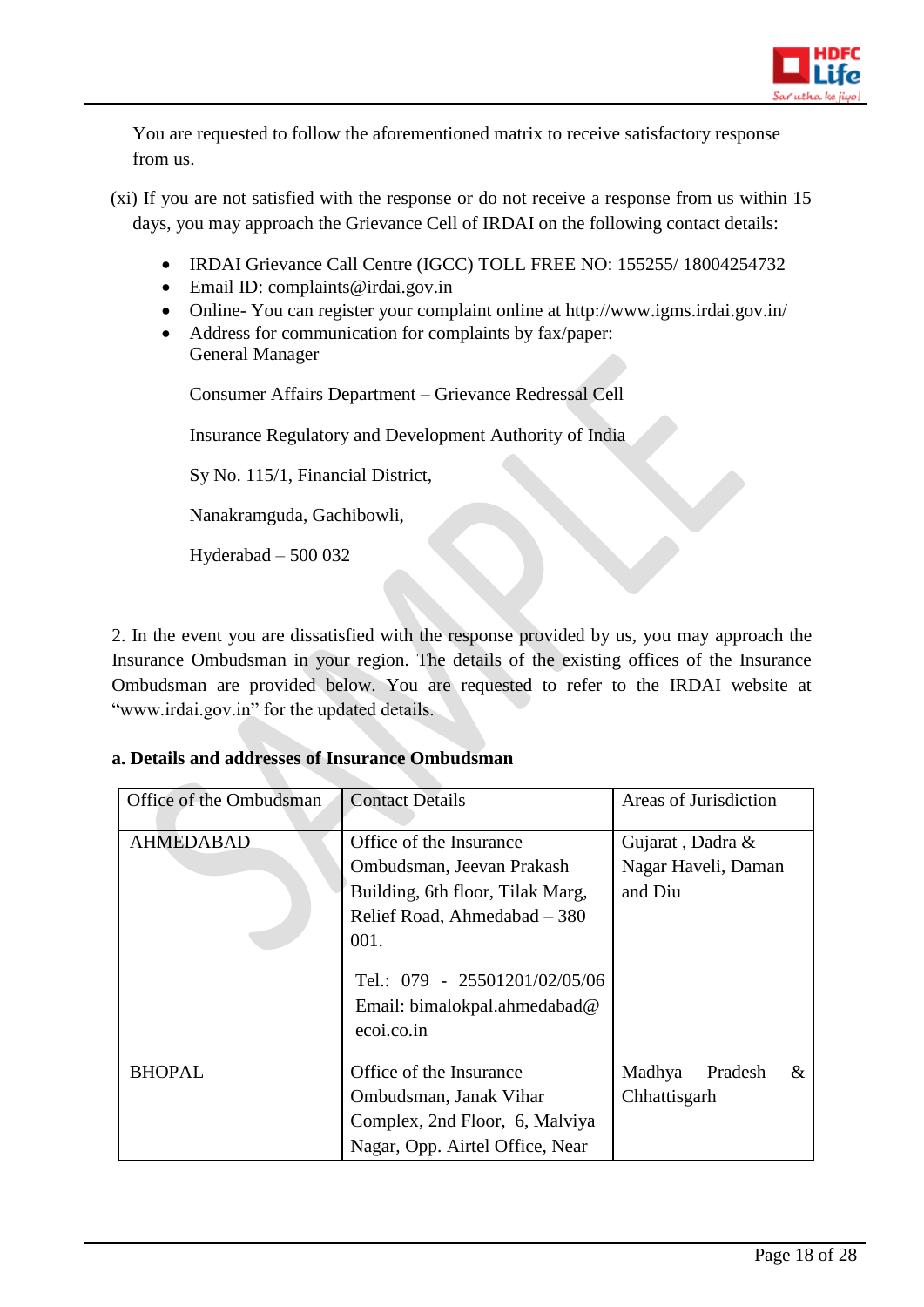

|                     | New Market, Bhopal - 462 003.                                                                                                                                                                                                                                 |                                                                                       |
|---------------------|---------------------------------------------------------------------------------------------------------------------------------------------------------------------------------------------------------------------------------------------------------------|---------------------------------------------------------------------------------------|
|                     | Tel.: 0755 - 2769201 / 2769202<br>Fax: 0755 - 2769203                                                                                                                                                                                                         |                                                                                       |
|                     | Email:<br>bimalokpal.bhopal@ecoi.co.in                                                                                                                                                                                                                        |                                                                                       |
| <b>BHUBANESHWAR</b> | Office of the Insurance<br>Ombudsman, 62, Forest park,<br>Bhubneshwar $-751009$ .<br>Tel.: 0674 - 2596461 /2596455<br>0674<br>2596429<br>Fax:<br>Email: bimalokpal.bhubaneswar<br>@ecoi.co.in                                                                 | Orissa                                                                                |
| <b>BENGALURU</b>    | Office of the Insurance<br>Ombudsman, Jeevan Soudha<br>Building, PID No. 57-27-N-19<br>Ground Floor, 19/19, 24th Main<br>Road, JP Nagar, Ist Phase,<br>Bengaluru $-560078$ .<br>Tel.: 080 - 26652048 / 26652049<br>Email: bimalokpal.bengaluru@e<br>coi.co.in | Karnataka                                                                             |
| <b>CHANDIGARH</b>   | Office of the Insurance<br>Ombudsman, S.C.O. No. 101,<br>102 & 103, 2nd Floor, Batra<br>Building, Sector $17 - D$ ,<br>Chandigarh $-160017$ .<br>Tel.: 0172 - 2706196 / 2706468<br>2708274<br>0172<br>Fax:<br>Email: bimalokpal.chandigarh@<br>ecoi.co.in     | Punjab<br>Haryana,<br>Himachal<br>Pradesh,<br>Jammu &<br>Kashmir<br>Chandigarh        |
| <b>CHENNAI</b>      | Office of the Insurance<br>Ombudsman, Fatima Akhtar<br>Court, 4th Floor, 453, Anna<br>Salai, Teynampet, CHENNAI -<br>600 018.<br>Tel.: 044 - 24333668 / 24335284                                                                                              | Tamil<br>Nadu,<br>Pondicherry Town and<br>Karaikal (which are part<br>of Pondicherry) |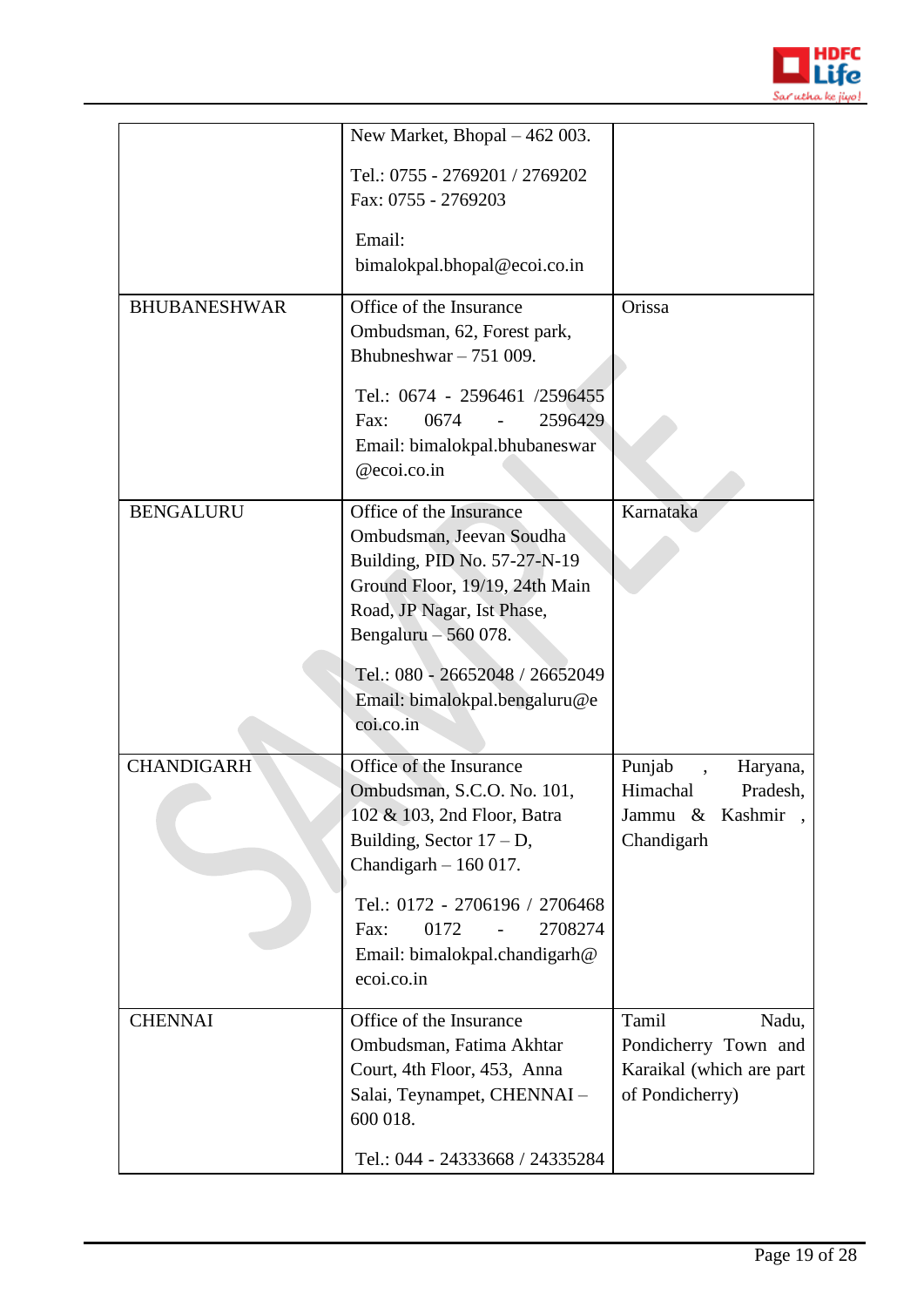

|                  | 24333664<br>044<br>Fax:<br>Email: bimalokpal.chennai@ecoi<br>.co.in                                                                                                                                                           |                                                                                               |
|------------------|-------------------------------------------------------------------------------------------------------------------------------------------------------------------------------------------------------------------------------|-----------------------------------------------------------------------------------------------|
| <b>DELHI</b>     | Office of the Insurance<br>Ombudsman, 2/2 A, Universal<br>Insurance Building, Asaf Ali<br>Road, New Delhi - 110 002.<br>Tel.: 011 - 23232481 / 23213504<br>Email: bimalokpal.delhi@ecoi.c<br>o.in                             | Delhi                                                                                         |
| <b>GUWAHATI</b>  | Office of the Insurance<br>Ombudsman, Jeevan Nivesh, 5th<br>Floor, Nr. Panbazar over bridge,<br>S.S. Road, Guwahati -<br>781001(ASSAM).<br>Tel.: 0361 - 2632204 / 2602205<br>Email: bimalokpal.guwahati@ec<br>oi.co.in        | Assam,<br>Meghalaya,<br>Mizoram,<br>Manipur,<br>Arunachal<br>Pradesh,<br>Nagaland and Tripura |
| <b>HYDERABAD</b> | Office of the Insurance<br>Ombudsman, 6-2-46, 1st floor,                                                                                                                                                                      | Andhra<br>Pradesh,<br>Telangana, Yanam and                                                    |
|                  | "Moin Court", Lane Opp. Saleem<br>Function Palace, A. C. Guards,<br>Lakdi-Ka-Pool, Hyderabad - 500<br>004.<br>Tel:<br>$-040$<br>67504123<br>23312122 Fax: 040 - 23376599<br>Email: bimalokpal.hyderabad@e<br>coi.co.in        | part of Territory<br>of<br>Pondicherry                                                        |
| <b>JAIPUR</b>    | Office of the Insurance<br>Ombudsman, Jeevan Nidhi - II<br>Bldg., Gr. Floor, Bhawani Singh<br>Marg, Jaipur - 302 005.<br>0141<br>2740363<br>Tel.:<br>$\overline{\phantom{a}}$<br>Email: Bimalokpal.jaipur@ecoi.<br>$\cos$ .in | Rajasthan                                                                                     |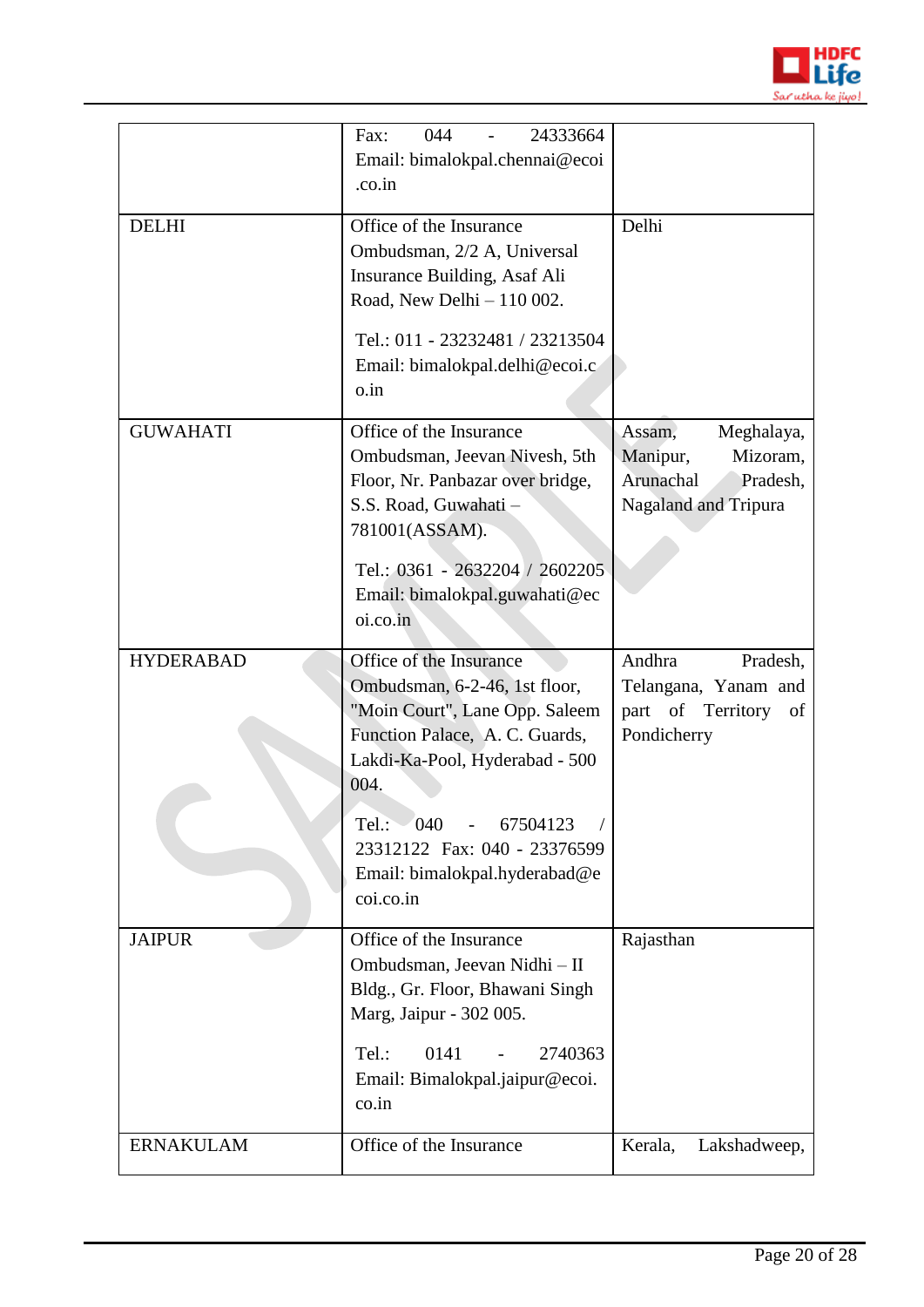

|                | Ombudsman, 2nd Floor, Pulinat<br>Bldg., Opp. Cochin Shipyard, M.<br>G. Road, Ernakulam - 682 015.<br>Tel.: 0484 - 2358759 / 2359338<br>2359336<br>0484<br>Fax:<br>Email: bimalokpal.ernakulam@e<br>coi.co.in                                   | Mahe<br>of<br>part<br>a<br>Pondicherry                                                                                                                                                                                                                                                                                                                                                                                                                                                                                                         |
|----------------|------------------------------------------------------------------------------------------------------------------------------------------------------------------------------------------------------------------------------------------------|------------------------------------------------------------------------------------------------------------------------------------------------------------------------------------------------------------------------------------------------------------------------------------------------------------------------------------------------------------------------------------------------------------------------------------------------------------------------------------------------------------------------------------------------|
| <b>KOLKATA</b> | Office of the Insurance<br>Ombudsman, Hindustan Bldg.<br>Annexe, 4th Floor, 4, C.R.<br>Avenue, KOLKATA - 700 072.<br>033<br>22124339<br>Tel.:<br>22124340 Fax: 033 - 22124341<br>Email: bimalokpal.kolkata@ecoi<br>.co.in                      | West Bengal, Sikkim,<br>Andaman & Nicobar<br><b>Islands</b>                                                                                                                                                                                                                                                                                                                                                                                                                                                                                    |
| <b>LUCKNOW</b> | Office of the Insurance<br>Ombudsman, 6th Floor, Jeevan<br>Bhawan, Phase-II, Nawal Kishore<br>Road, Hazratganj, Lucknow -<br>226 001.<br>Tel.: 0522 - 2231330 / 2231331<br>0522<br>2231310<br>Fax:<br>Email: bimalokpal.lucknow@ec<br>oi.co.in | Districts of Uttar<br>Pradesh : Laitpur,<br>Jhansi, Mahoba,<br>Hamirpur, Banda,<br>Chitrakoot, Allahabad,<br>Mirzapur, Sonbhabdra,<br>Fatehpur, Pratapgarh,<br>Jaunpur, Varanasi,<br>Gazipur, Jalaun,<br>Kanpur, Lucknow,<br>Unnao, Sitapur,<br>Lakhimpur, Bahraich,<br>Barabanki, Raebareli,<br>Sravasti, Gonda,<br>Faizabad, Amethi,<br>Kaushambi, Balrampur,<br>Basti, Ambedkarnagar,<br>Sultanpur,<br>Maharajgang,<br>Santkabirnagar,<br>Azamgarh, Kushinagar,<br>Gorkhpur, Deoria, Mau,<br>Ghazipur, Chandauli,<br>Ballia, Sidharathnagar |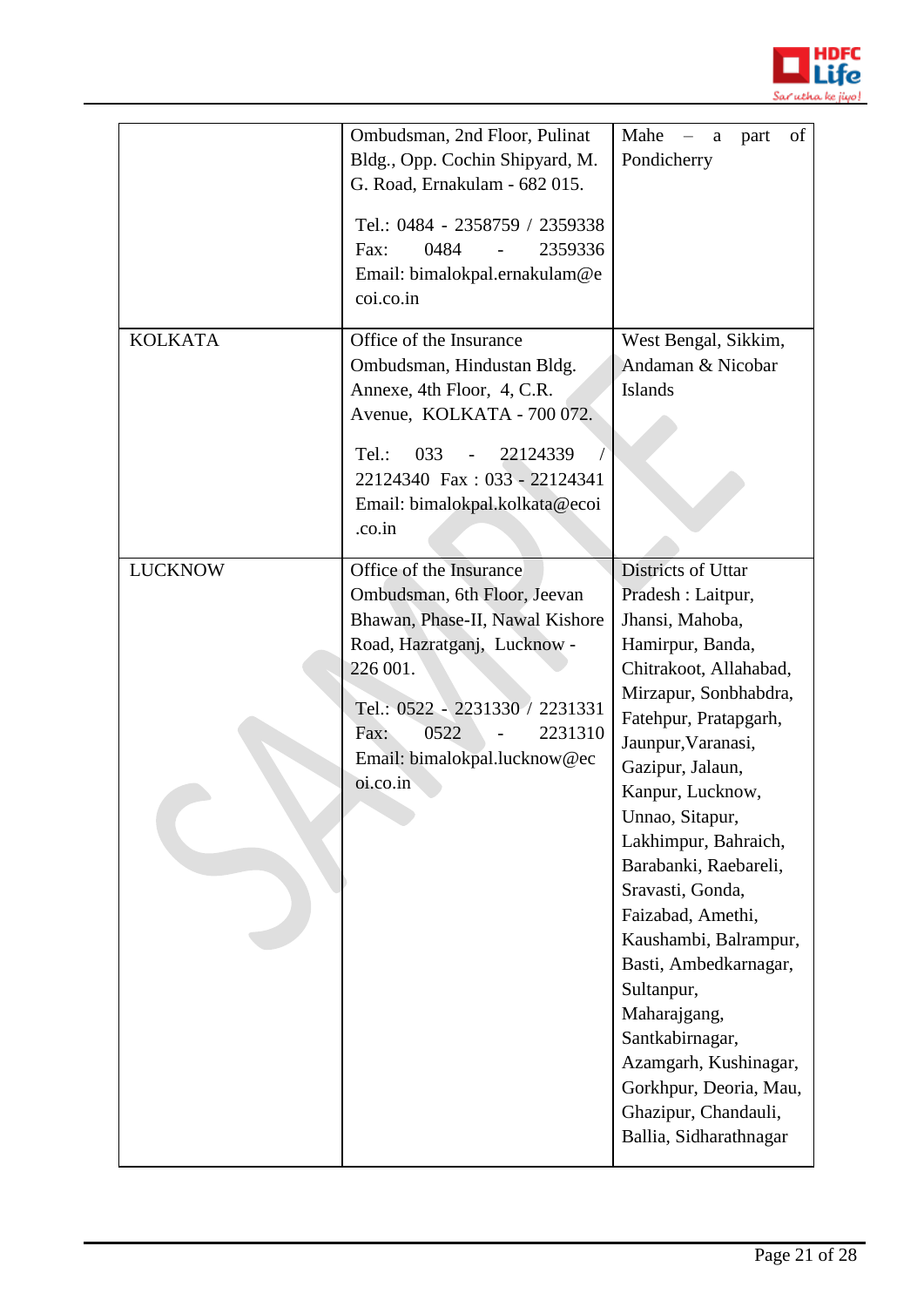

| <b>MUMBAI</b> | Office of the Insurance<br>Ombudsman, 3rd Floor, Jeevan<br>Seva Annexe, S. V. Road,<br>Santacruz (W), Mumbai - 400<br>054.<br>Tel.: 022 - 26106552 / 26106960<br>26106052<br>022<br>Fax:<br>$\overline{\phantom{a}}$<br>Email: bimalokpal.mumbai@eco<br>i.co.in | Goa, Mumbai<br>Metropolitan Region<br>excluding Navi Mumbai<br>& Thane                                                                                                                                                                                                                                                                                                                                                                                                                    |
|---------------|-----------------------------------------------------------------------------------------------------------------------------------------------------------------------------------------------------------------------------------------------------------------|-------------------------------------------------------------------------------------------------------------------------------------------------------------------------------------------------------------------------------------------------------------------------------------------------------------------------------------------------------------------------------------------------------------------------------------------------------------------------------------------|
| <b>NOIDA</b>  | Office of the Insurance<br>Ombudsman, Bhagwan Sahai<br>Palace 4th Floor, Main Road,<br>Naya Bans, Sector 15, Distt:<br>Gautam Buddh Nagar, U.P-<br>201301.<br>Tel.: 0120-2514250 / 2514252 /<br>2514253<br>Email: bimalokpal.noida@ecoi.c<br>o.in               | State of Uttaranchal and<br>the following Districts<br>of Uttar Pradesh: Agra,<br>Aligarh,<br>Bagpat,<br>Bareilly,<br>Bijnor,<br>Budaun, Bulandshehar,<br>Etah, Kanooj, Mainpuri,<br>Mathura,<br>Meerut,<br>Moradabad,<br>Muzaffarnagar,<br>Oraiyya,<br>Pilibhit,<br>Etawah,<br>Farrukhabad,<br>Firozbad,<br>Gautambodhanagar,<br>Ghaziabad,<br>Hardoi,<br>Shahjahanpur,<br>Hapur,<br>Shamli,<br>Rampur,<br>Kashganj,<br>Sambhal,<br>Hathras,<br>Amroha,<br>Kanshiramnagar,<br>Saharanpur |
| <b>PATNA</b>  | Office of the Insurance<br>Ombudsman, 1st Floor, Kalpana<br>Arcade Building, Bazar Samiti<br>Road, Bahadurpur, Patna 800<br>006. Tel.: 0612-2680952<br>Email:<br>bimalokpal.patna@ecoi.co.in.                                                                   | Bihar, Jharkhand                                                                                                                                                                                                                                                                                                                                                                                                                                                                          |
| <b>PUNE</b>   | Office of the Insurance<br>Ombudsman, Jeevan Darshan                                                                                                                                                                                                            | Maharashtra,<br>Area<br>of<br>Navi<br>Mumbai<br>and                                                                                                                                                                                                                                                                                                                                                                                                                                       |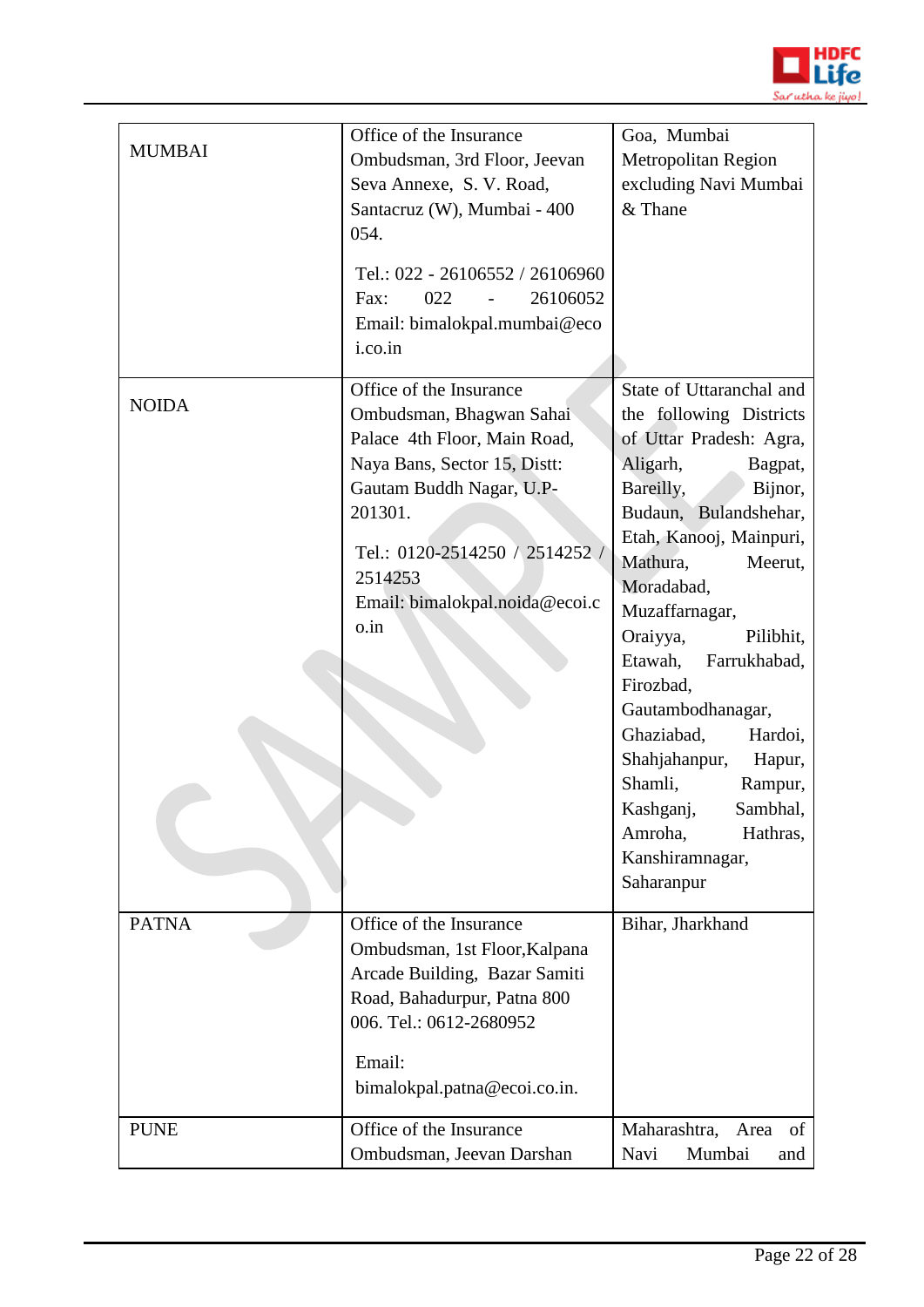

| Bldg., 3rd Floor, C.T.S. No.s. 195                                                | Thane  | excluding    |
|-----------------------------------------------------------------------------------|--------|--------------|
| to 198, N.C. Kelkar Road,                                                         | Mumbai | Metropolitan |
| Narayan Peth, Pune - 411 030.                                                     | Region |              |
| Tel.:<br>020-41312555<br>Email: bimalokpal.pune@ecoi.co<br>$\cdot$ <sub>1</sub> n |        |              |

# **b. Power of Ombudsman-**

- 1) The Ombudsman shall receive and consider complaints or disputes relating to—
	- (a) delay in settlement of claims, beyond the time specified in the regulations, framed under the Insurance Regulatory and Development Authority of India Act, 1999;
	- (b) any partial or total repudiation of claims by the Company ;
	- (c) disputes over Premium paid or payable in terms of insurance Policy;
	- (d) misrepresentation of Policy terms and conditions at any time in the Policy document or Policy contract;
	- (e) legal construction of insurance policies in so far as the dispute relates to claim;
	- (f) Policy servicing related grievances against insurers and their agents and intermediaries;
	- (g) issuance of life insurance Policy, general insurance Policy including health insurance Policy which is not in conformity with the proposal form submitted by the proposer;
	- (h) non-issuance of insurance Policy after receipt of Premium in life insurance; and
	- (i) any other matter resulting from the violation of provisions of the Insurance Act, 1938, as amended from time to time, or the regulations, circulars, guidelines or instructions issued by the IRDAI from time to time or the terms and conditions of the Policy contract, in so far as they relate to issues mentioned at clauses (a) to (f).
- 2) The Ombudsman shall act as counsellor and mediator relating to matters specified in subrule (1) provided there is written consent of the parties to the dispute.
- 3) The Ombudsman shall be precluded from handling any matter if he is an interested party or having conflict of interest.
- 4) The Central Government or as the case may be, the IRDAI may, at any time refer any complaint or dispute relating to insurance matters specified in sub-rule (1), to the Insurance Ombudsman and such complaint or dispute shall be entertained by the Insurance Ombudsman and be dealt with as if it is a complaint made under Clause (c) provided herein below.

#### **c. Manner in which complaint is to be made -**

- 1) Any person who has a grievance against the Company, may himself or through his legal heirs, nominee or assignee, make a complaint in writing to the Insurance Ombudsman within whose territorial jurisdiction the branch or office of the Company complained against or the residential address or place of residence of the complainant is located.
- 2) The complaint shall be in writing, duly signed by the complainant or through his legal heirs, nominee or assignee and shall state clearly the name and address of the complainant, the name of the branch or office of the Company against whom the complaint is made, the facts giving rise to the complaint, supported by documents, the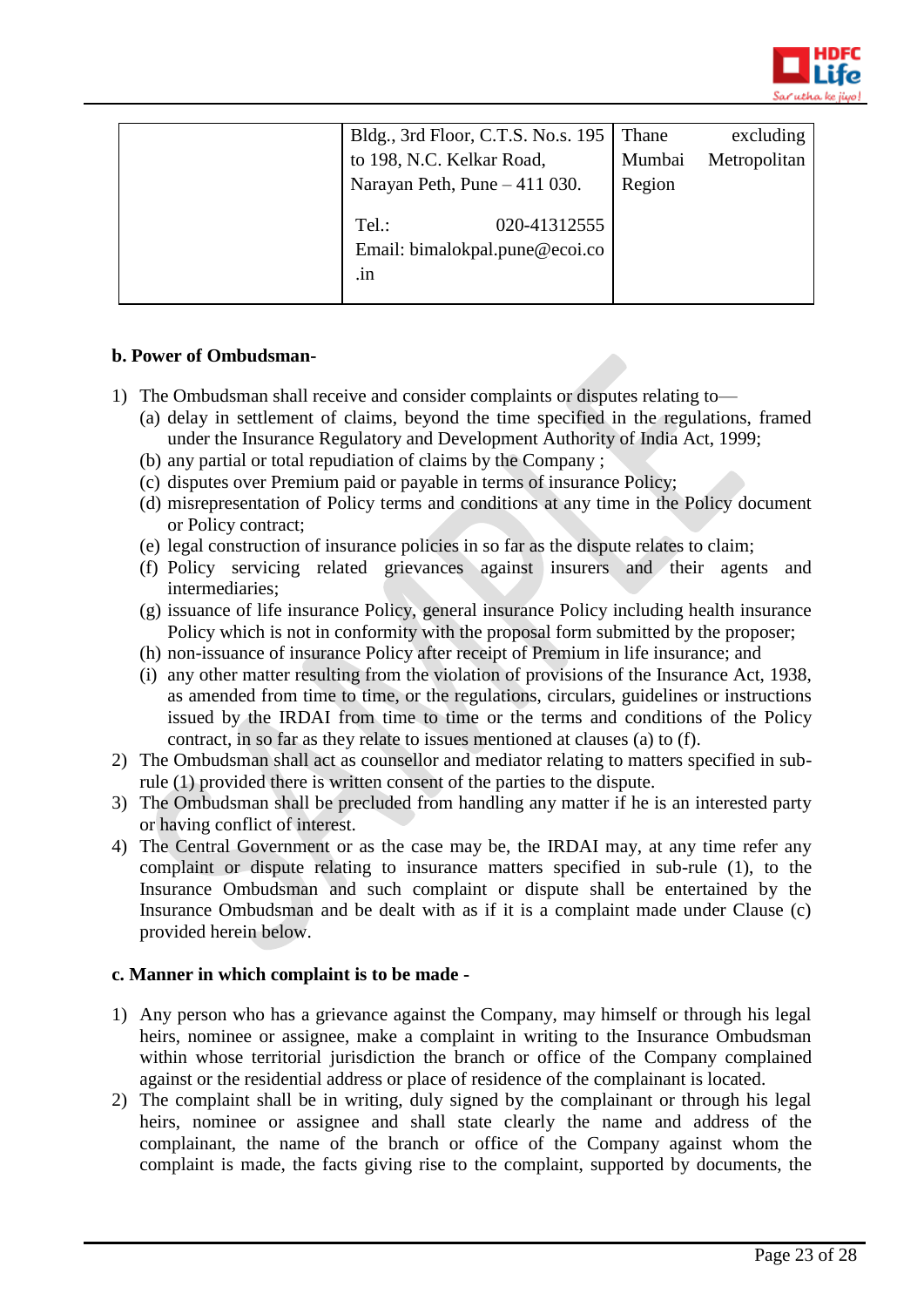

nature and extent of the loss caused to the complainant and the relief sought from the Insurance Ombudsman.

- 3) No complaint to the Insurance Ombudsman shall lie unless—
	- (a) the complainant makes a written representation to the Company named in the complaint and
		- i. either the Company had rejected the complaint; or
		- ii. the complainant had not received any reply within a period of one month after the Company received his representation; or
		- iii. the complainant is not satisfied with the reply given to him by the Company;
	- (b) The complaint is made within one year
		- i. after the order of the Company rejecting the representation is received; or
		- ii. after receipt of decision of the Company which is not to the satisfaction of the complainant;
		- iii. after expiry of a period of one month from the date of sending the written representation to the Company if the Company fails to furnish reply to the complainant.
- 4) The Ombudsman shall be empowered to condone the delay in such cases as he may consider necessary, after calling for objections of the Company against the proposed condonation and after recording reasons for condoning the delay and in case the delay is condoned, the date of condonation of delay shall be deemed to be the date of filing of the complaint, for further proceedings under these rules.
- 5) No complaint before the Insurance Ombudsman shall be maintainable on the same subject matter on which proceedings are pending before or disposed of by any court or consumer forum or arbitrator.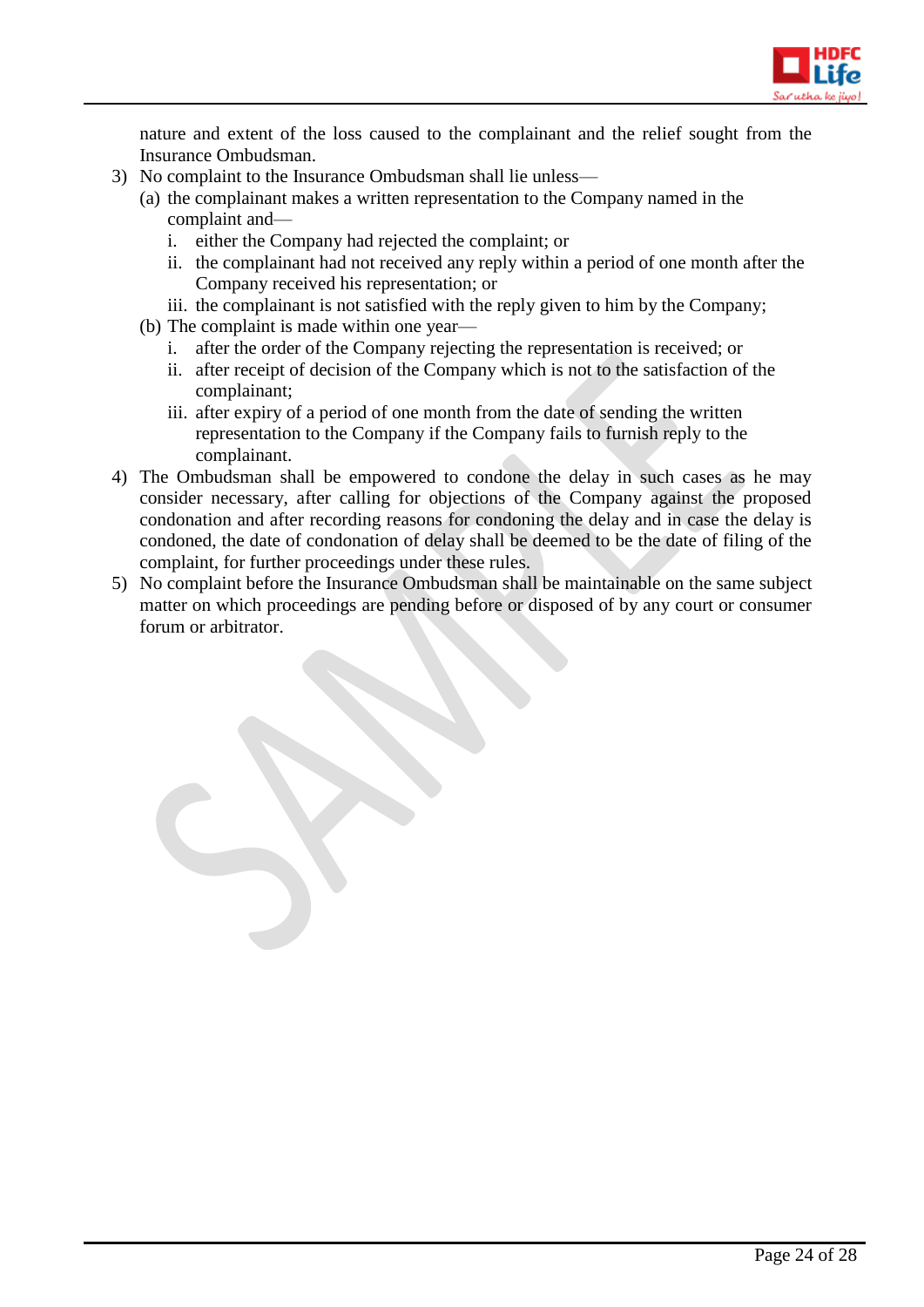

# **Annexure I**

#### **Section 39 - Nomination by policyholder**

Nomination of a life insurance Policy is as below in accordance with Section 39 of the Insurance Act, 1938 as amended by Insurance Laws (Amendment) Act, 2015 dated 23.03.2015. The extant provisions in this regard are as follows:

- 1) The policyholder of a life insurance on his own life may nominate a person or persons to whom money secured by the policy shall be paid in the event of his death.
- 2) Where the nominee is a minor, the policyholder may appoint any person to receive the money secured by the policy in the event of policyholder's death during the minority of the nominee. The manner of appointment to be laid down by the insurer.
- 3) Nomination can be made at any time before the maturity of the policy.
- 4) Nomination may be incorporated in the text of the policy itself or may be endorsed on the policy communicated to the insurer and can be registered by the insurer in the records relating to the policy.
- 5) Nomination can be cancelled or changed at any time before policy matures, by an endorsement or a further endorsement or a will as the case may be.
- 6) A notice in writing of Change or Cancellation of nomination must be delivered to the insurer for the insurer to be liable to such nominee. Otherwise, insurer will not be liable if a bonafide payment is made to the person named in the text of the policy or in the registered records of the insurer.
- 7) Fee to be paid to the insurer for registering change or cancellation of a nomination can be specified by the Authority through Regulations.
- 8) On receipt of notice with fee, the insurer should grant a written acknowledgement to the policyholder of having registered a nomination or cancellation or change thereof.
- 9) A transfer or assignment made in accordance with Section 38 shall automatically cancel the nomination except in case of assignment to the insurer or other transferee or assignee for purpose of loan or against security or its reassignment after repayment. In such case, the nomination will not get cancelled to the extent of insurer's or transferee's or assignee's interest in the policy. The nomination will get revived on repayment of the loan.
- 10) The right of any creditor to be paid out of the proceeds of any policy of life insurance shall not be affected by the nomination.
- 11) In case of nomination by policyholder whose life is insured, if the nominees die before the policyholder, the proceeds are payable to policyholder or his heirs or legal representatives or holder of succession certificate.
- 12) In case nominee(s) survive the person whose life is insured, the amount secured by the policy shall be paid to such survivor(s).
- 13) Where the policyholder whose life is insured nominates his (a) parents or (b) spouse or (c) children or (d) spouse and children (e) or any of them; the nominees are beneficially entitled to the amount payable by the insurer to the policyholder unless it is proved that policyholder could not have conferred such beneficial title on the nominee having regard to the nature of his title.
- 14) If nominee(s) die after the policyholder but before his share of the amount secured under the policy is paid, the share of the expired nominee(s) shall be payable to the heirs or legal representative of the nominee or holder of succession certificate of such nominee(s).
- 15) The provisions of sub-section 7 and 8 (13 and 14 above) shall apply to all life insurance policies maturing for payment after the commencement of Insurance Laws (Amendment) Act, 2015.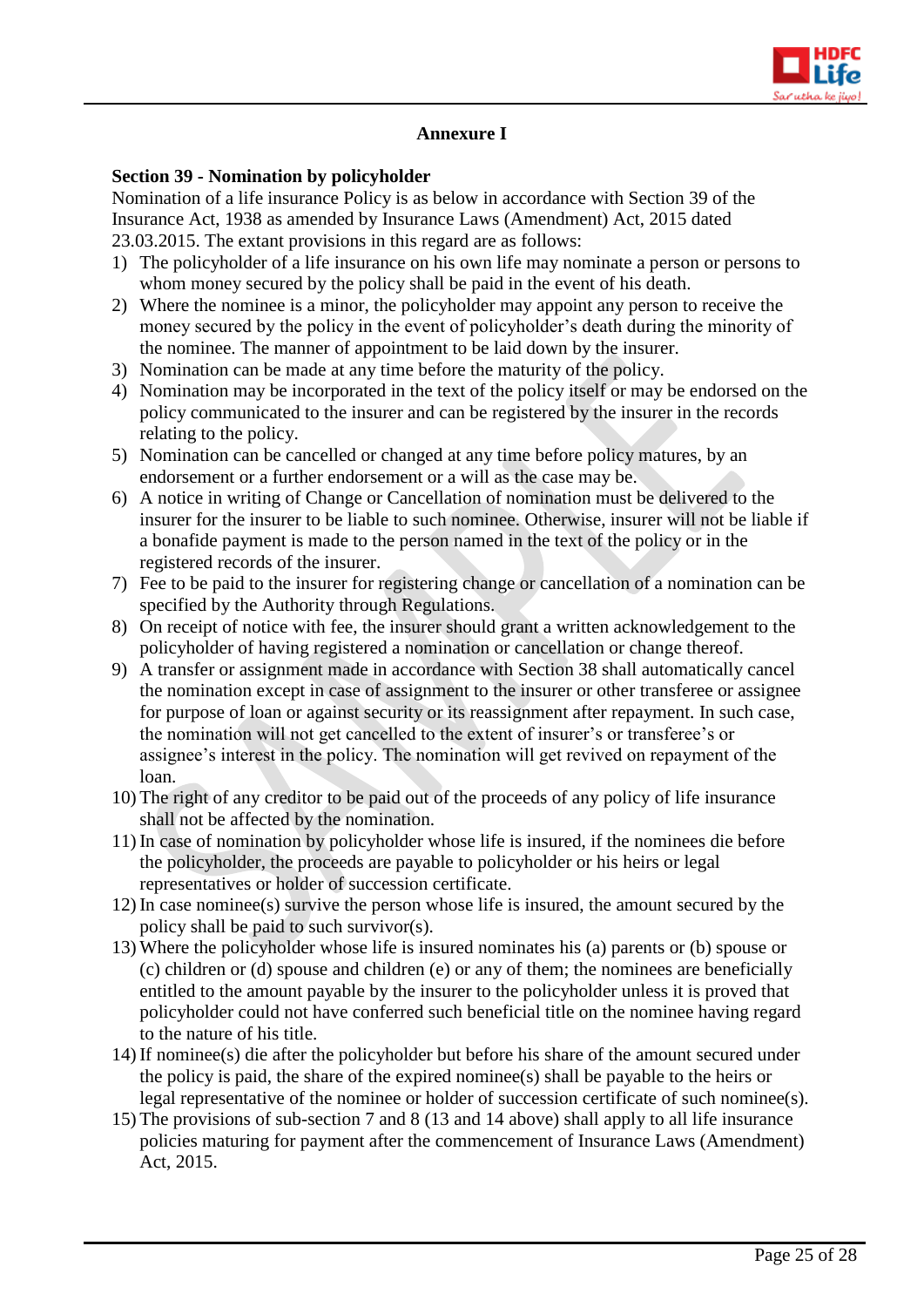

- 16) If policyholder dies after maturity but the proceeds and benefit of the policy has not been paid to him because of his death, his nominee(s) shall be entitled to the proceeds and benefit of the policy.
- 17) The provisions of Section 39 are not applicable to any life insurance policy to which Section 6 of Married Women's Property Act, 1874 applies or has at any time applied except where before or after Insurance Laws (Amendment) Act, 2015, a nomination is made in favour of spouse or children or spouse and children whether or not on the face of the policy it is mentioned that it is made under Section 39. Where nomination is intended to be made to spouse or children or spouse and children under Section 6 of MWP Act, it should be specifically mentioned on the policy. In such a case only, the provisions of Section 39 will not apply.

*[Disclaimer: This is not a comprehensive list of amendments of Insurance Laws (Amendment) Act, 2015 and only a simplified version prepared for general information. Policy Holders are advised to refer to Insurance Laws (Amendment) Act, 2015dated 23.03.2015 for complete and accurate details.]*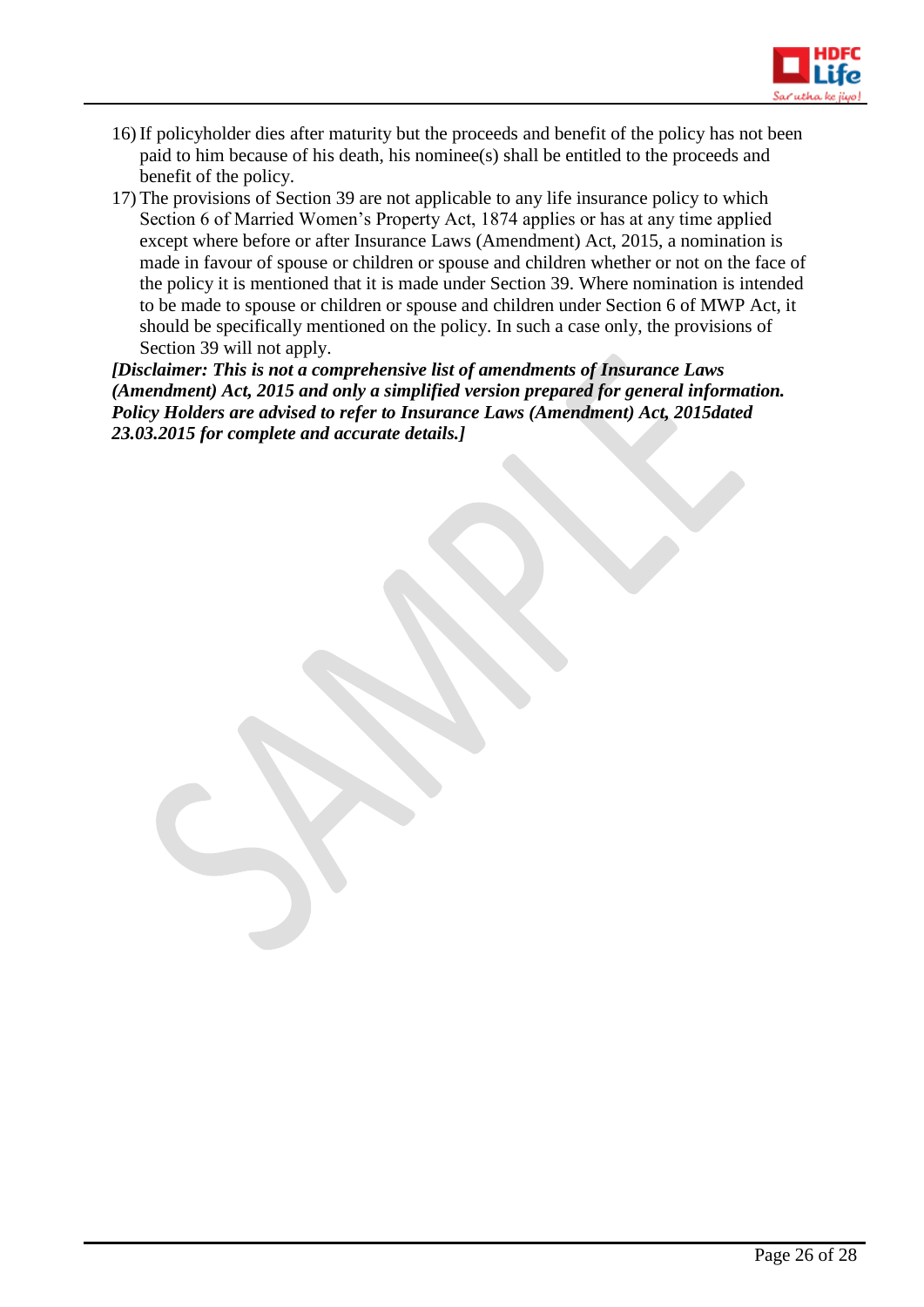

# **Annexure II**

#### **Section 45 – Policy shall not be called in question on the ground of mis-statement after three years**

Provisions regarding policy not being called into question in terms of Section 45 of the Insurance Act, 1938, as amended by Insurance Laws (Amendment) Act, 2015 dated 23.03.2015are as follows:

- 1) No Policy of Life Insurance shall be called in question on any ground whatsoever after expiry of 3 yrs from
	- a. the date of issuance of policy or
	- b. the date of commencement of risk or
	- c. the date of revival of policy or
	- d. the date of rider to the policy
	- whichever is later.
- 2) On the ground of fraud, a policy of Life Insurance may be called in question within 3 years from
	- a. the date of issuance of policy or
	- b. the date of commencement of risk or
	- c. the date of revival of policy or
	- d. the date of rider to the policy
	- whichever is later.

For this, the insurer should communicate in writing to the insured or legal representative or nominee or assignees of insured, as applicable, mentioning the ground and materials on which such decision is based.

3) Fraud means any of the following acts committed by insured or by his agent, with the intent to deceive the insurer or to induce the insurer to issue a life insurance policy: a. The suggestion, as a fact of that which is not true and which the insured does not believe to be true;

b. The active concealment of a fact by the insured having knowledge or belief of the fact; c. Any other act fitted to deceive; and

- d. Any such act or omission as the law specifically declares to be fraudulent.
- 4) Mere silence is not fraud unless, depending on circumstances of the case, it is the duty of the insured or his agent keeping silence to speak or silence is in itself equivalent to speak.
- 5) No Insurer shall repudiate a life insurance Policy on the ground of Fraud, if the Insured / beneficiary can prove that the misstatement was true to the best of his knowledge and there was no deliberate intention to suppress the fact or that such mis-statement of or suppression of material fact are within the knowledge of the insurer. Onus of disproving is upon the policyholder, if alive, or beneficiaries.
- 6) Life insurance Policy can be called in question within 3 years on the ground that any statement of or suppression of a fact material to expectancy of life of the insured was incorrectly made in the proposal or other document basis which policy was issued or revived or rider issued. For this, the insurer should communicate in writing to the insured or legal representative or nominee or assignees of insured, as applicable, mentioning the ground and materials on which decision to repudiate the policy of life insurance is based.
- 7) In case repudiation is on ground of mis-statement and not on fraud, the premium collected on policy till the date of repudiation shall be paid to the insured or legal representative or nominee or assignees of insured, within a period of 90 days from the date of repudiation.